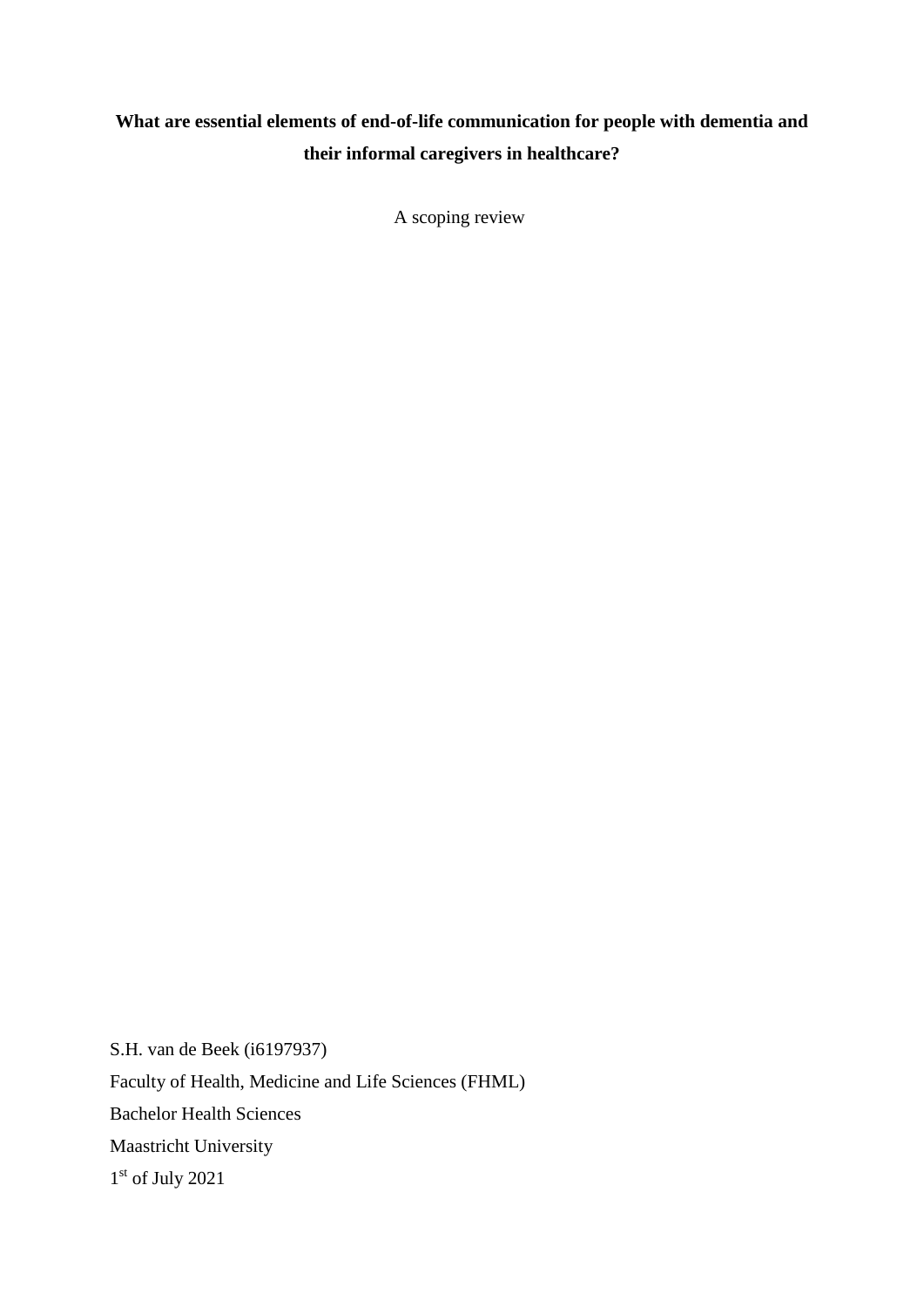# Table of content

| Appendix B: Table of example phrases from included studies per theme  30 |  |
|--------------------------------------------------------------------------|--|
|                                                                          |  |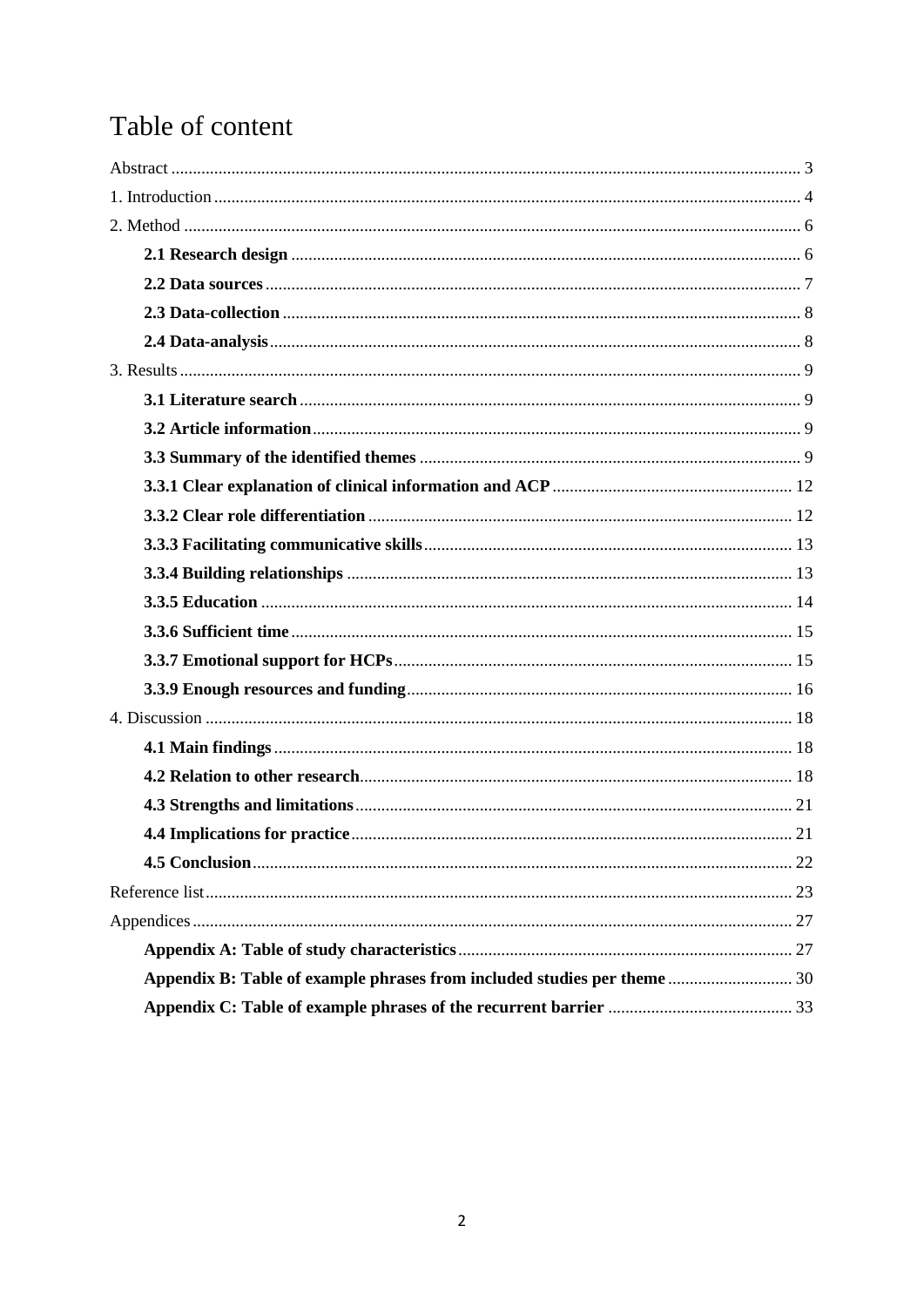## <span id="page-2-0"></span>Abstract

*Background*: To date, dementia cases are increasing due to an ageing population. Knowing that dementia reduces life-expectancy, timely end-of-life (i.e. EOL) care planning is important. The process of having these conversations and documenting this, is referred to as 'advanced care planning' (i.e. ACP). These conversations concern healthcare, the future and wishes regarding healthcare. Acquiring a sufficient EOL care plan through conversation is challenging in people with cognitive impairment as the ability to consider future thoughts and actions becomes comprised, thus affecting the ability to make decisions. The aim of this scoping review is to gather information about the essentials that underpin good EOL communication which, in turn, provides a basis for proper ACP in general.

*Methods*: A scoping review method. Data sources were found through a search in the bibliographic database of PubMed. The PCC framework of Aromataris and Munn (2020) guided the search for eligible literature. Included articles considered people with dementia and the communication process concerning EOL care. The study design of articles had to be qualitative. Data were analysed using thematic analysis in order to identify relevant themes from the findings of the included records.

*Results*: The literature search yielded 478 articles, of which 10 met the inclusion criteria. Themes that were found were: 1) Clear explanation of clinical information and ACP; 2) Clear role differentiation; 3) Facilitating communicative skills; 4) Building relationships; 5) Education; 6) Sufficient time; 7) Emotional support for Health Care Professionals; 8) Tools; 9) Enough resources and funding.

*Discussion*: The outcomes of the scoping review represent elements facilitating EOL conversations. This is also confirmed in other studies. The elements found in this scoping review, are often intertwined. However, in current practice the facilitating elements are sometimes considered a barrier. Therefore, future research should focus on finding a feasible method on how to introduce these facilitating elements in practice.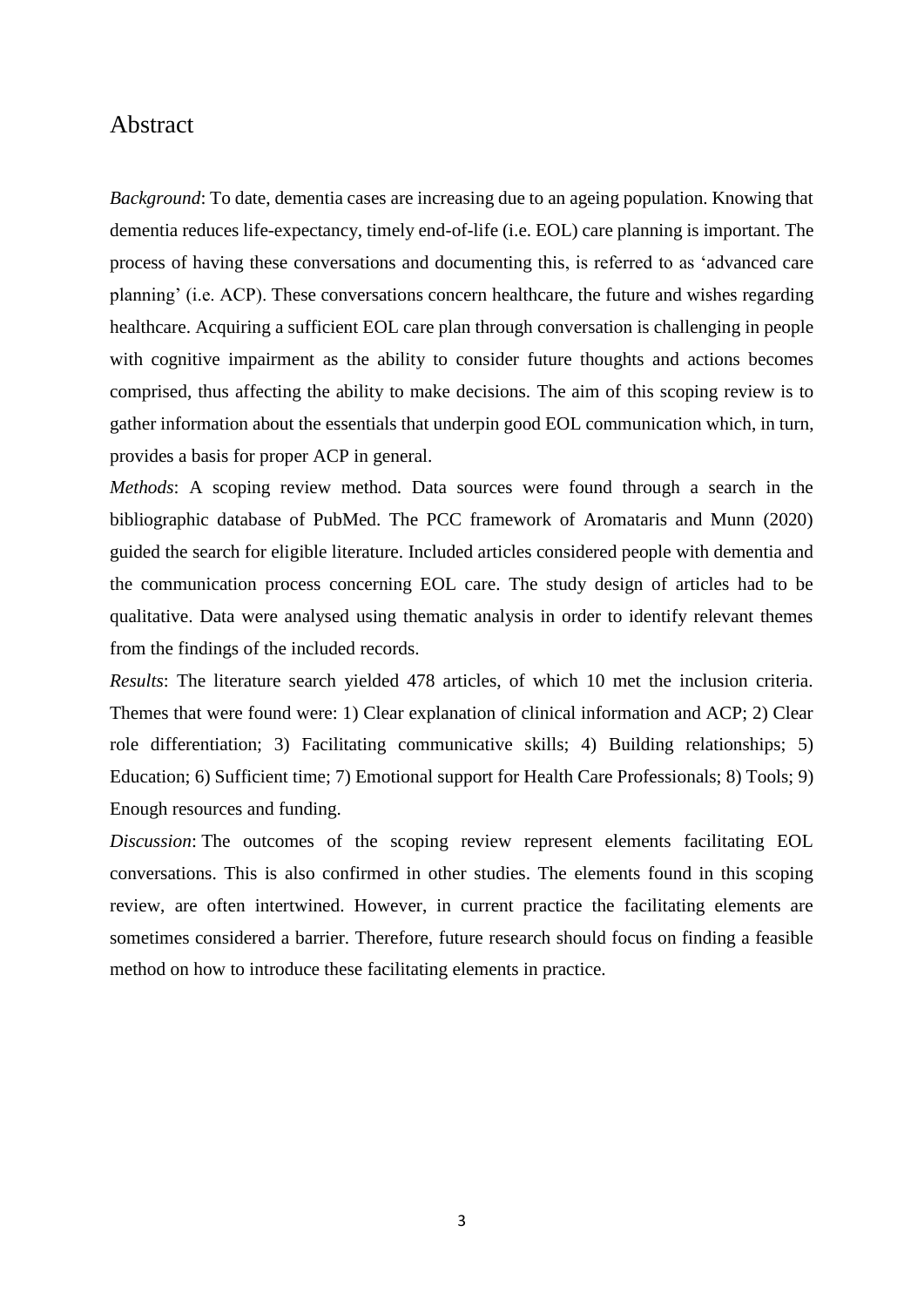## <span id="page-3-0"></span>1. Introduction

Worldwide, there are 50 million cases of dementia with an incidence of 10 million per year. The incidence increases with age, and as we have a worldwide aging population this is a growing problem (World Health Organization, 2020). The WHO (2020) describes dementia as: '*A syndrome in which there is deterioration in memory, thinking, behaviour and the ability to perform everyday activities'*. It is a progressive neurodegenerative disease which significantly reduces survival (Dening, Jones, & Sampson, 2011). Therefore, planning the end-of-life (i.e. EOL) care is more important, especially in people with dementia (i.e. PWD) as this subject must be broached timely while they retain cognitive capacity (Bamfort et al., 2018; Chmelik et al., 2016).

The process of having these conversations and documenting this, is referred to as 'advanced care planning' (i.e. ACP). These conversations concern healthcare, the future and wishes regarding healthcare. There are a lot of different terms, definitions and recommendations concerning ACP worldwide. Research and discussions about ACP would benefit from a uniform definition in practice. Hence, Rientjes and colleagues (2018) defined ACP – in short – as: '*A process that empowers people to set goals and formulate preferences for future medical treatment and care, discuss these goals and preferences with family and caregivers, and document these preferences and, if necessary, revis*e'. This paper will use ACP accordingly.

ACP can be itemised into multiple goals. Fleuren and colleagues (2020) state these goals as the following: 1) respect individual autonomy, 2) enhance quality of care, 3) reinforce relationships with loved ones, 4) prepare for EOL phase, and 5) reduce undesirable or unnecessary treatments. As ACP is a process of communication and focusses on the EOL care, EOL communication is of high importance within this process.

However, when it comes PWD and their informal caregivers, it seems more challenging to have proper, integral and timely conversations about the desired care for the last phase of their life. Because of the gradual functional decline in dementia, ACP – and the accompanying communication process – it is difficult for PWD as well as health care professionals (i.e. HCPs) (Zieschang et al., 2012). Due to the gradual functional decline in PWD the ability to consider future thoughts and actions becomes compromised, thus affecting the ability to make decisions (Dening, Sampson & De Vries, 2019). Also, the disease trajectory in their individual case is not possible to predict (Poppe, Burleigh, & Banerjee, 2013). Furthermore, while people with, for instance, cancer face a relatively clear terminal phase, dementia is often not recognised by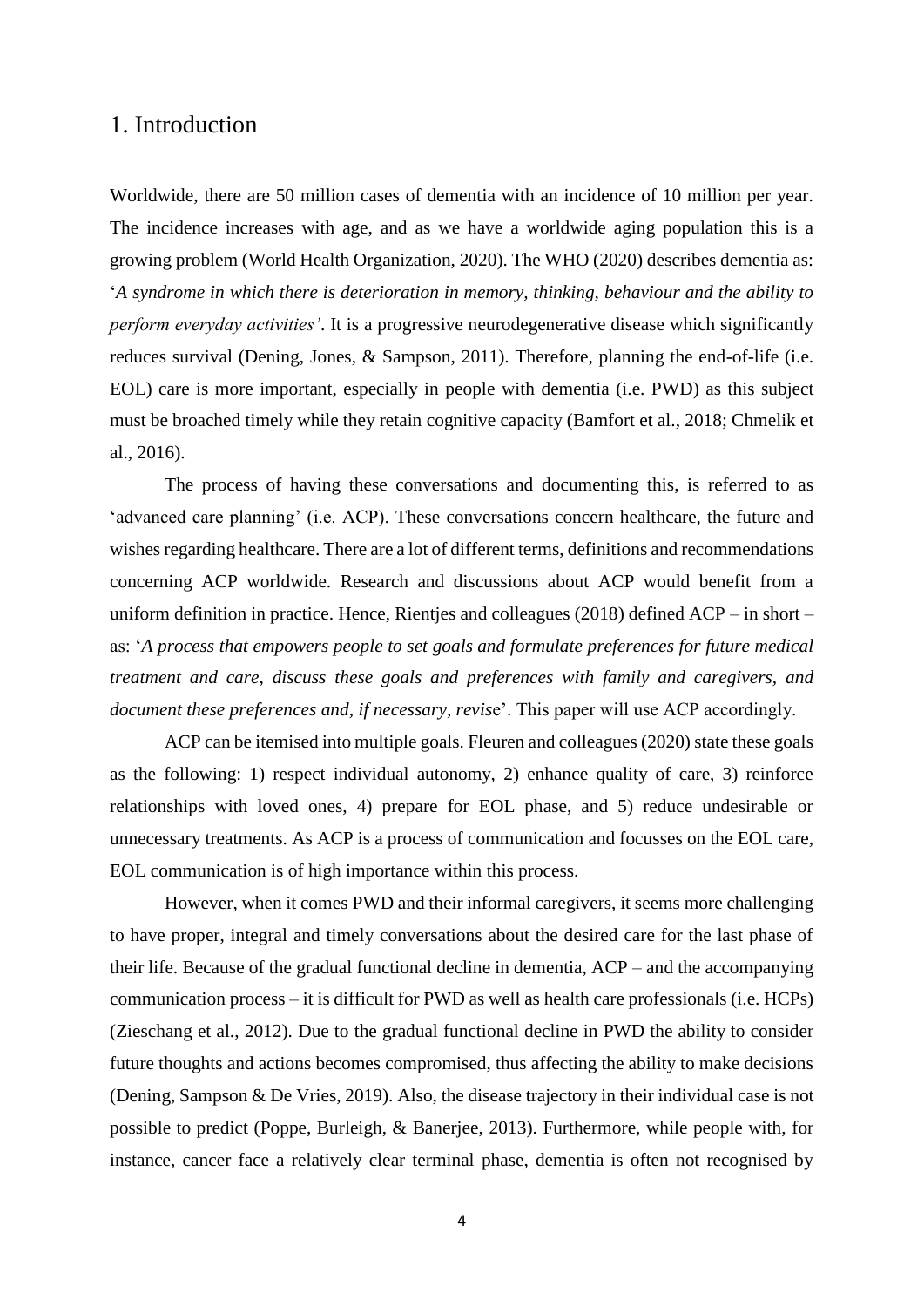physicians as a terminal condition (Zieschang et al., 2012). Therefore, it is challenging to time the initiation of ACP and the accompanying conversations (Poppe et al., 2013).

Furthermore, multiple studies elucidate that people with dementing illnesses receive fewer referrals to EOL care or poorer EOL care than people who are not cognitively impaired (Sampson et al., 2005; Sampson et al., 2006; Cavalieri et al., 2002). Moreover, it becomes apparent from research by Dening and colleagues (2011) that prompts for discussions about EOL care are often triggered by medical events and changes to the financial and living situation of the PWD. Similarly, Banerjee et al. (2007) states that some studies sought to clarify when a 'window of opportunity' concerning ACP presents itself. However, this might indicate that the triggers are the leading cause of initiating a conversation about the EOL. Instead, Meeussen et al., (2012) conclude that early communication in order to explore wishes and appoint proxy decisionmakers is an important component of a timely ACP approach which appears to be initiated too infrequently.

Presently, EOL communication with regard to PWD is not optimally executed. Discussing the EOL phase is often very difficult for PWD as most people are frightened by their indistinct prognosis and by death in general (Sellar et al., 2019; Nordtug et al., 2021). Furthermore, inadequate communication can create unnecessary emotional distress for informal caregivers (i.e. family members, friends, surrogates) and place additional burdens of stress and workload on staff (Stirling et al., 2014). Informal caregivers are often left unprepared to talk about EOL care and make effective decisions (Forbes, Bern-Klug, and Gessert, 2000). Also, Toles et al., (2018) state that proxy decisionmakers for PWD reported poor quality of EOL communication as they thought clinicians did not perform many communication behaviours that contribute to high-quality communication. According to Sellars (2019), good EOL communication would contribute to the families and/or carers experience and empower them.

Consequently, the healthcare professional plays a big role in the ACP process. The HCP is responsible for initiating ACP and guiding the EOL care and conversation (Bolt et al., 2021). This is a challenging task for HCPs. HCPs have reported distress when caring for dying patients in general (Liu et al., 2011) and starting the conversation about EOL without a clear (palliative) prognosis of the condition (Perin, Ghirotto, & De Panfilis, 2020). Furthermore research implies that it is unclear in ACP who takes the lead in EOL communication (Bolt et al., 2021).

To date, from research it seems that – in general – EOL care in PWD is insufficient and that communication about EOL care is challenging from multiple perspectives. According to Poppe and colleagues (2013) ACP has the potential to improve EOL care in dementia. However, to date it is not clear what 'good EOL communication for PWD' entails in general. Hence, this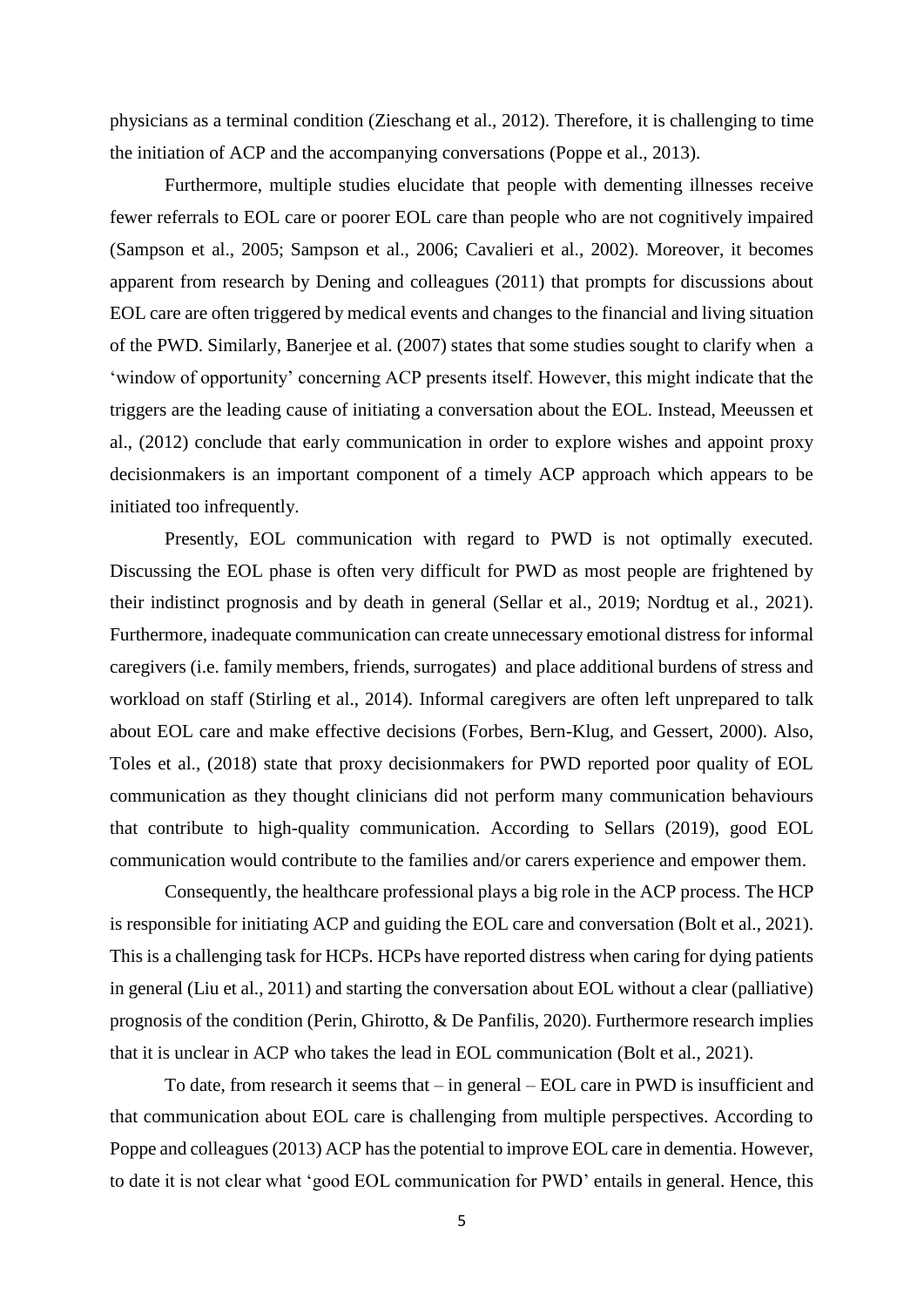review aims to gather information about the essentials that underpin good communication which, in turn, provides a basis for proper ACP in general. A better understanding of how to have these conversations, may help to cultivate the quality of the ACP process for PWD, their informal caregivers, and the HCPs. Furthermore, this scoping review aims to identify areas for future research and practice.

In conclusion, this scoping review aims to provide a summary of the elements that could facilitate EOL communication adopting the following research question: 'What are essential elements of end-of-life communication for people with dementia and their informal caregivers in healthcare?' In this research, multiple perspectives will be considered as they provide important information for the improvement of the ACP process.

### <span id="page-5-0"></span>2. Method

#### <span id="page-5-1"></span>**2.1 Research design**

The design of this article is a scoping review. According to Khalil and colleagues (2016) scoping reviews: '*(…) are used to assess the extent of a body of literature on a particular topic, and often to ensure that further research in that area is a beneficial addition to world knowledge.*' Scoping reviews do not tend to produce results that have been acquired from multiple evidence resources. Rather, scoping reviews aim to provide an overview or map of the existing evidence (Peters et al., 2020). This study design is useful as this research is performed in order to obtain an overview of the essential elements of EOL communication for people with dementia in healthcare. An analysis will be performed on scientific, qualitative literature related to this subject, in order to obtain an overview of the necessary elements.

This review was conducted, based on the scoping review framework from Arksey and O'Malley (2005) as described by Aromataris and Munn (2020). Peters and colleagues (2020) proposed some enhancements to the scoping review framework of Arksey and O'Malley (2005). With these adjustments the framework entails: '*1) defining and aligning the objective(s) and question(s); 2) developing and aligning the inclusion criteria with the objective(s) and question(s); 3) describing the planned approach to evidence searching, selection, data extraction, and presentation of the evidence; 4) searching for the evidence; 5) selecting the evidence; 6) extracting the evidence; 7) analysis of the evidence; 8) presentation of the results; 9) summarizing the evidence in relation to the purpose of the review, making conclusions and noting any implications of the findings*' (Peters et al., 2020).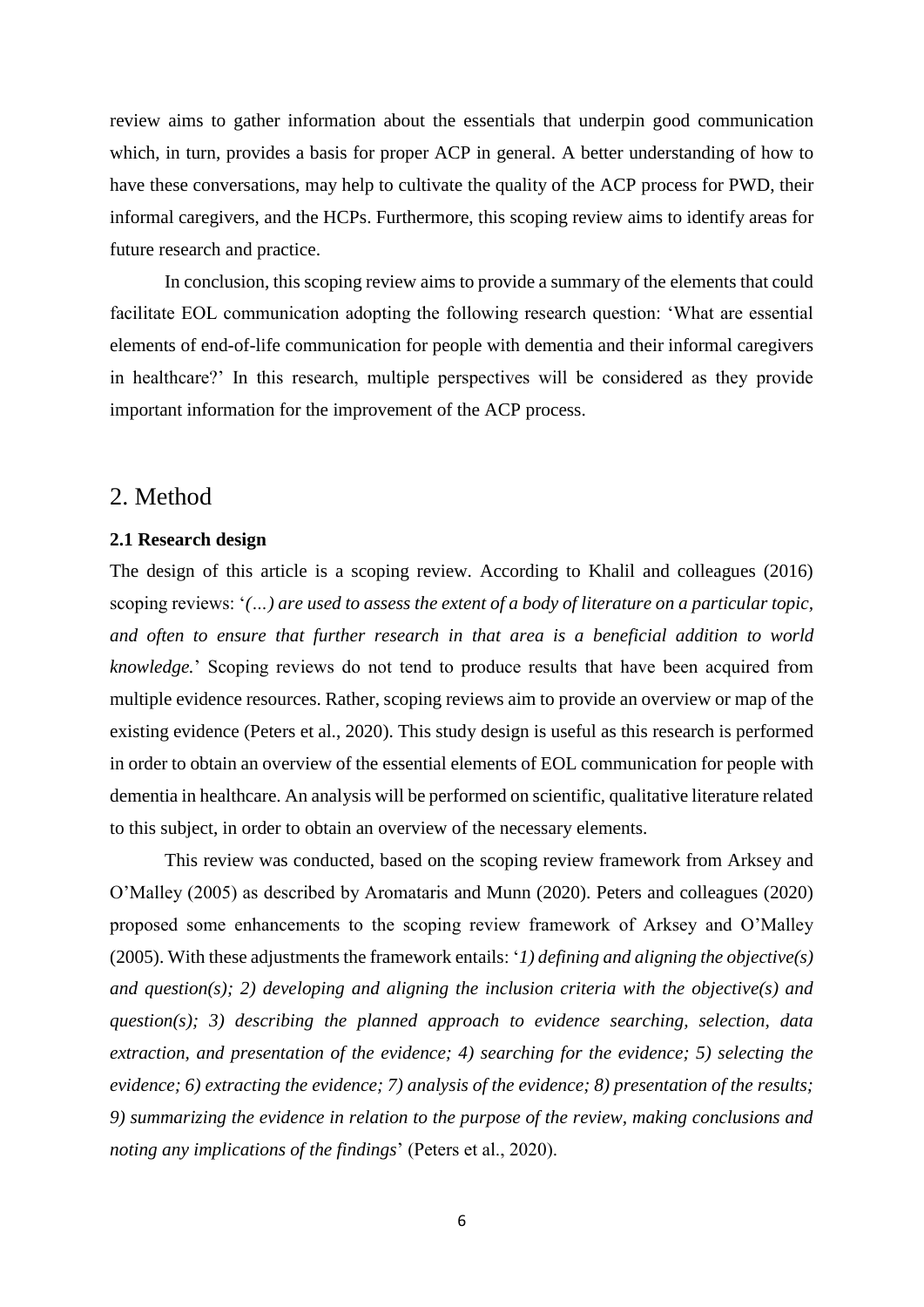#### <span id="page-6-0"></span>**2.2 Data sources**

In order to find relevant data concerning EOL communication in PWD, the search engine: 'PubMed' was used. This is a database which provides access to scientific articles concerning biomedical and genomic information. Therefore this database fits the research subject.

According to Aromataris and Munn (2020) a search strategy should aim to be comprehensive in order to identify scientific literature. The limitations in terms of the breadth and comprehensiveness of the search strategy should be detailed and justified. This was achieved through defining a comprehensive search string and establishing clear inclusion and exclusion criteria.

To specify the search in PubMed, a search string was developed. This was done using the PCC framework of Aromataris and Munn (2020). This framework requires the research question to specify the Population, Concept ('EOL communication in people with dementia') and Context ('healthcare'). The population is not specified as this scoping review aims to provide an overview of general experiences, opinions, models and theories concerning EOL communication with people PWD and their informal caregivers.

The following search string was employed: *((Dementia[Title/Abstract] OR Dementia[Mesh Terms] OR Alzheimer[Title/Abstract] OR Alzheimer[Mesh Terms] OR Alzheimer's[Title/Abstract]) AND (End-of-life[Title/Abstract] OR End of life[Title/Abstract] OR Palliative care[Title/Abstract] OR Terminal care[Title/Abstract])) AND (Communication[Title/Abstract] OR Conversation[Title/Abstract] OR Conversations[Title/Abstract] OR Documentation[Title/Abstract] OR Advance care planning[Title/Abstract] OR ACP[Title/Abstract]).* 

Studies obtained by the search string were screened for their relevance based on in- and exclusion criteria. The PCC framework of Aromataris & Munn (2020) was leading in selecting these criteria.

In order to be included, studies had to focus on PWD, the EOL phase (i.e. palliative care or EOL care), and communication processes. Moreover, only qualitative studies were included in order to obtain an in-depth understanding of the subject. Additionally, the studies had to be written in either English or Dutch. Furthermore, studies were not excluded when different perspectives on EOL communication with PWD were discussed (i.e. PWD, HCPs and informal caregivers).

In order to restrict the number of included articles, an exclusion criterium was formulated. When articles did not focus specifically on the EOL communication process, the articles were excluded.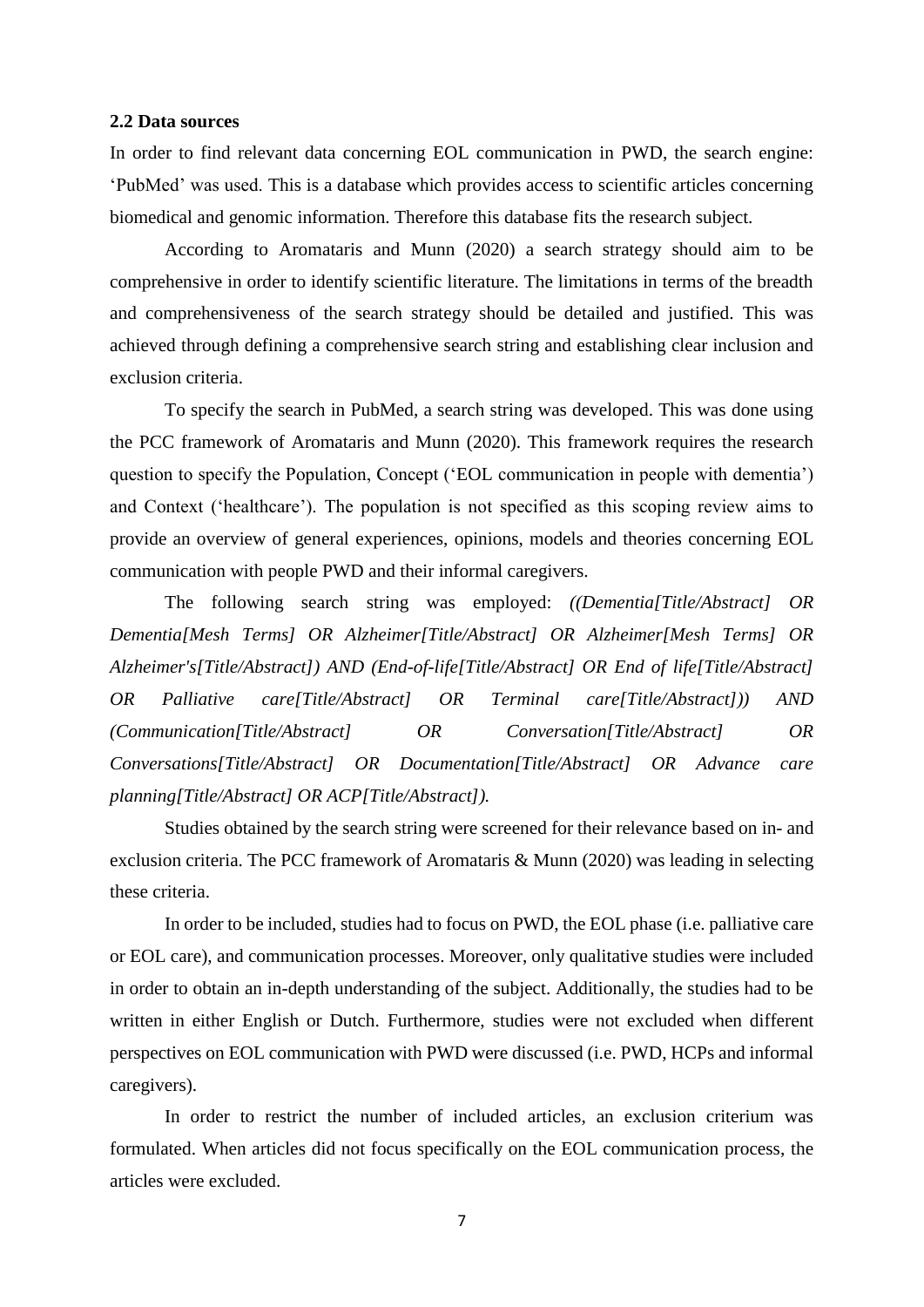#### <span id="page-7-0"></span>**2.3 Data-collection**

At first, EndNote X8 was used in order to find duplicates. The articles, resulting from the search, were selected on their eligibility through scanning the title and abstract of each hit by the inclusion and exclusion criteria. The remaining records were imported to EndNote X8 for further examination on full text. The full text was looked at, using the inclusion and exclusion criteria, and therefore more articles were excluded. Eventually, the possibly relevant systematic reviews that were excluded – due to study design – were screened for eligible articles in their reference list. Through peer review, a consensus on the final list of included article was reached.

From the eventually relevant studies, data was extracted using an extraction form. This is a common method in literature reviews (Aromataris, & Munn, 2020). This form comprised the following aspects: authors, year of publication, country, title, study design, study objective(s), main findings regarding EOL communication in PWD, and reported recommendations. In this extraction form, all relevant information extracted from the articles, is described.

#### <span id="page-7-1"></span>**2.4 Data-analysis**

A qualitative approach on this subject which allows open discussion was deemed necessary due to the scarcity of available data and this studies' exploratory nature. Consequently, the data were analysed using thematic analysis.

Aromataris and Munn (2020) state that: '*A descriptive summary should accompany the tabulated and/or charted results and should describe how the results relate to the review objective/s and question/s'.* So, data were extracted from the selected articles and qualitatively analysed using the NVivo 11 program. The author looked at relevant findings of the included studies, focussing on the result section and the recommendations of the study. Sentences that represented different outcomes of the included studies were separated. These fragments were labelled with codes using an inductive approach. This means that codes were derived from the data, and were not established in advance using existing literature. Throughout the process, these codes were modified. Eventually, after coding all relevant data from the articles, the author conceptualised the codes into 9 themes. These themes were used to provide an answer to the research question. Subsequently, the collected data were tabulated, described and it was argued why this relates to the reviews' objective. Therefore, the results are presented in a descriptive manner and each theme is discussed thoroughly.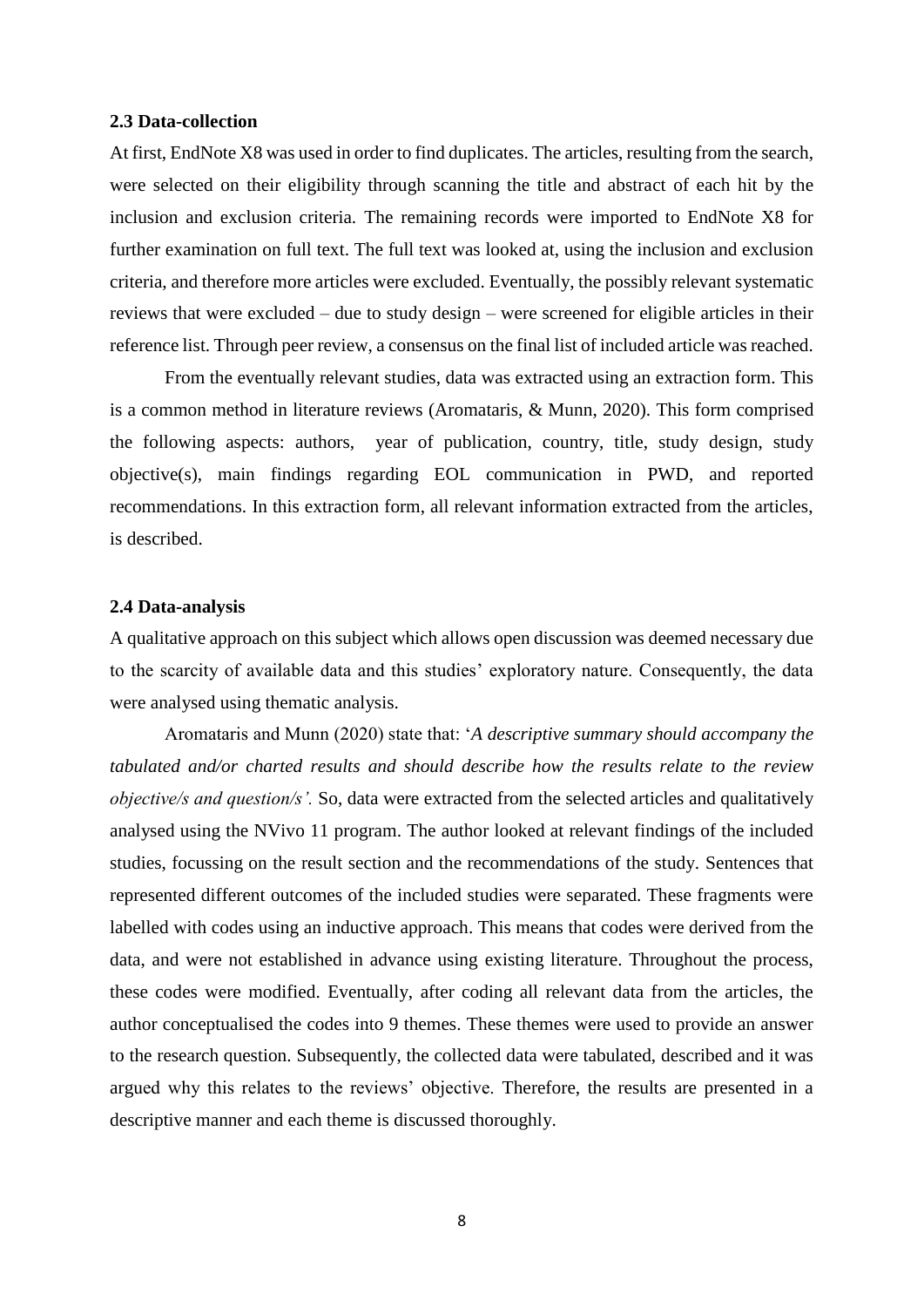## <span id="page-8-0"></span>3. Results

#### <span id="page-8-1"></span>**3.1 Literature search**

In order to find eligible records, the final search string was applied in the database of PubMed at the 18<sup>th</sup> of May 2021. This search accumulated 478 records. Subsequently, records that were not eligible were excluded. Figure 1 shows the selection procedure and indicates the reasons for exclusion.

After removal of duplicates  $(n=1)$ , 477 articles remained. Scanning the title and abstract of the records resulted in the exclusion of 437 records. These records were excluded due to lack of information on the right topics ( $n=348$ ), language of the publication ( $n=3$ ) and the study design ( n=86). The remaining 40 potentially relevant articles were assessed on their full texts eventually leading to a total of 10 eligible articles for this scoping review. Excluded systematic reviews were screened on eligible records in their reference list, however, this did not accumulate extra articles.

#### <span id="page-8-2"></span>**3.2 Article information**

Eventually, 10 articles are included in this scoping review (Hill et al., 2018; Ingravallo et al., 2018; Kim et al., 2018; Kim et al., 2019; Lawrence et al., 2011; Poppe et al., 2013; Spacey et al., 2021; Stirling et al., 2014; Perin et al., 2020; Saini et al., 2016). Of these records, one study (Stirling et al., 2014) was part of a larger mixed-methods study. In order to keep in line with the inclusion criterion, only the qualitative data of this study were included. Furthermore, the studies were conducted in the United States (n=3), Italy (n=2), the United Kingdom (n=4), and Australia (n=1). The year of publication ranges from 2011 to 2021. Table 1 provides a limited summary of the study characteristics of the included articles. A more elaborate depiction of the study characteristics can be found in Appendix A.

#### <span id="page-8-3"></span>**3.3 Summary of the identified themes**

The identified themes represent the essential elements facilitating EOL communication for PWD and their informal caregivers. The themes are: 1) Clear explanation of clinical information and ACP; 2) Clear role differentiation; 3) Facilitating communicative skills; 4) Building relationships; 5) Education; 6) Sufficient time; 7) Emotional support for HCPs; 8) Tools; 9) Enough resources and funding. Appendix B shows citations from the articles that refer to the established themes. It should be noted that the term 'informal caregiver' is used in broad context to include multiple terms utilised by the articles such as 'family members', 'relatives', 'carers' and 'surrogates'.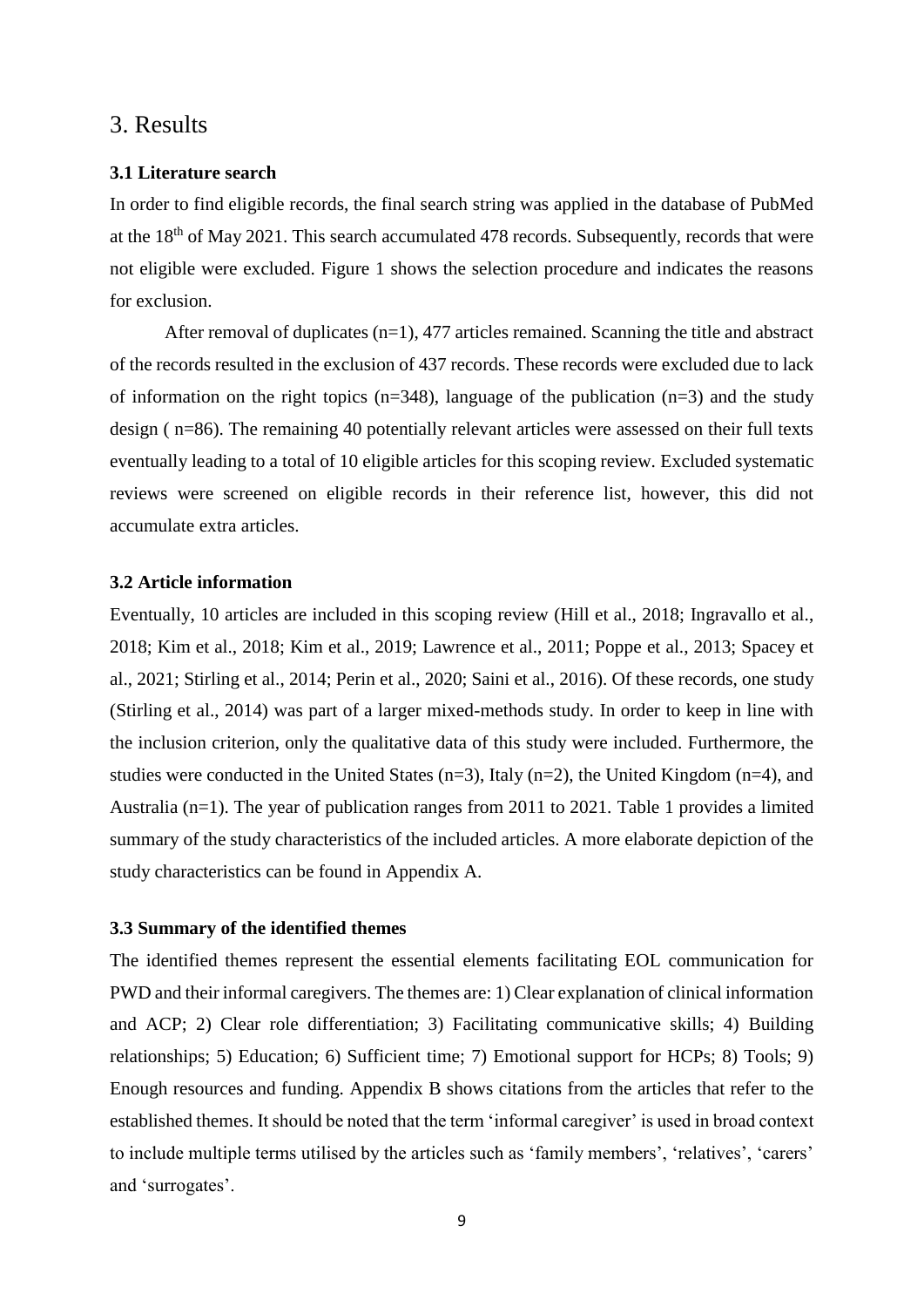

Figure 1. Flow diagram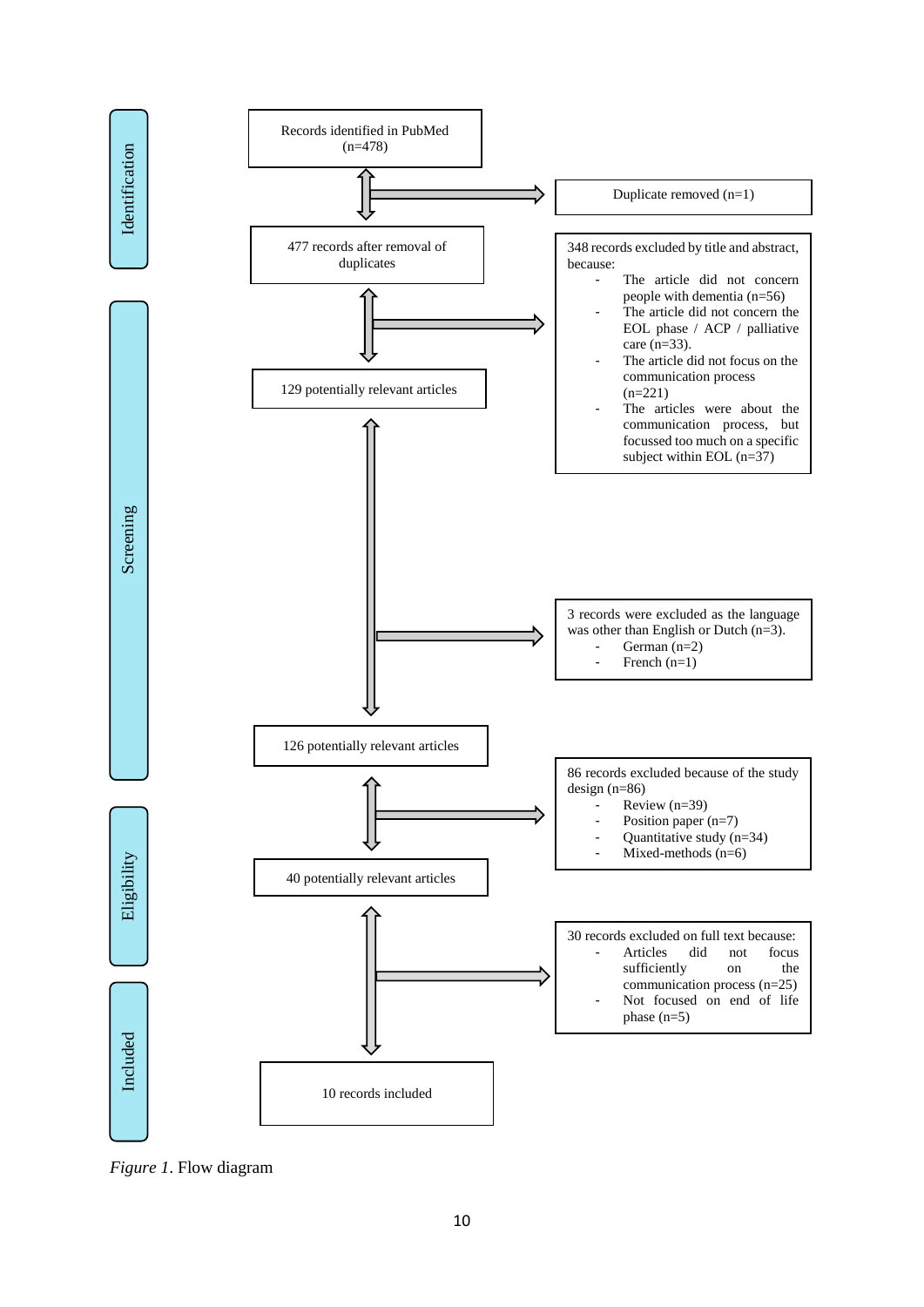**Publication, Country Hill et al., (2018) United States** 'Staff perspectives of barriers to access and delivery of palliative care for persons with dementia in long-term care.' This study investigated experiences of longterm care staff delivering palliative care to PWD and the way care is delivered. Also, the study aimed to learn which guidelines were used, and whether policies affected the delivery of palliative care. **Kim et al., (2018) United States** 'Surrogates' experiences of engaging in physician orders for life-sustaining treatment discussions for persons with advanced dementia.' This studies describes the experiences of family surrogates' with  $POLST<sup>1</sup>$  discussions with primary care providers. **Ingravallo et al., (2017) Italy** 'Discussing advance care planning: insights from older people living in nursing homes and from family members.' This study aimed to explore the attitudes of NH residents and family members toward ACP<sup>2</sup> and their opinions as to the right time to broach the subject, the manner in which it should be approached, and the content of ACP. **Kim et al., (2019) United States** 'Exploring provider-surrogate communication during POLST discussions for individuals with advanced dementia.' This study explored the communication between provider and surrogate during POLST discussions for PWD. **Lawrence et al., (2011) United Kingdom** 'Dying well with dementia: qualitative examination of end-of-life care' This study aimed to define good EOL care for PWD and it aimed to identify how to deliver this across care settings in the UK. **Poppe, Burleigh, & Banerjee (2013) United Kingdom** 'Qualitative evaluation of advanced care planning in early dementia (ACP-ED)' The aim of this study was to explore if ACP could be discussed with PWD, shortly after diagnosis. **Stirling et al., (2014) Australia** 'A tool to aid talking about dementia and dying – Development and evaluation.' The objective of the study was to evaluate a tool aimed at facilitating communication between Advanced Care Facilities staff and family members of PWD. **Spacey et al., (2021) United Kingdom** 'A critical realist evaluation of advance care planning in care homes.' The aim of this study was to evaluate ACP of EOL care in care homes. **Perin, Ghirotto, & De Panfilis (2020) Italy**  ''Too late or too soon': The ethics of advance care planning in dementia setting.' This study aimed to frame the perception of physicians caring for PWDs regarding ACP. Another aim was to describe the physicians difficulties and needs. **Saini et al., (2016)**  'An ethnographic study of strategies to This study aimed to examine practices relating

**Title Study objectives** 

Table 1: *Summary of study characteristics*

**Authors, Year of** 

**United Kingdom** 

to EOL discussions with family members of PWD in NHs and to explore strategies to

improve practice.

support discussions with family members on end-of-life care for people with advanced

dementia in nursing homes.'

 $\overline{a}$ <sup>1</sup> POLST: Physician orders for life-sustaining treatment

<sup>2</sup> ACP: Advance care planning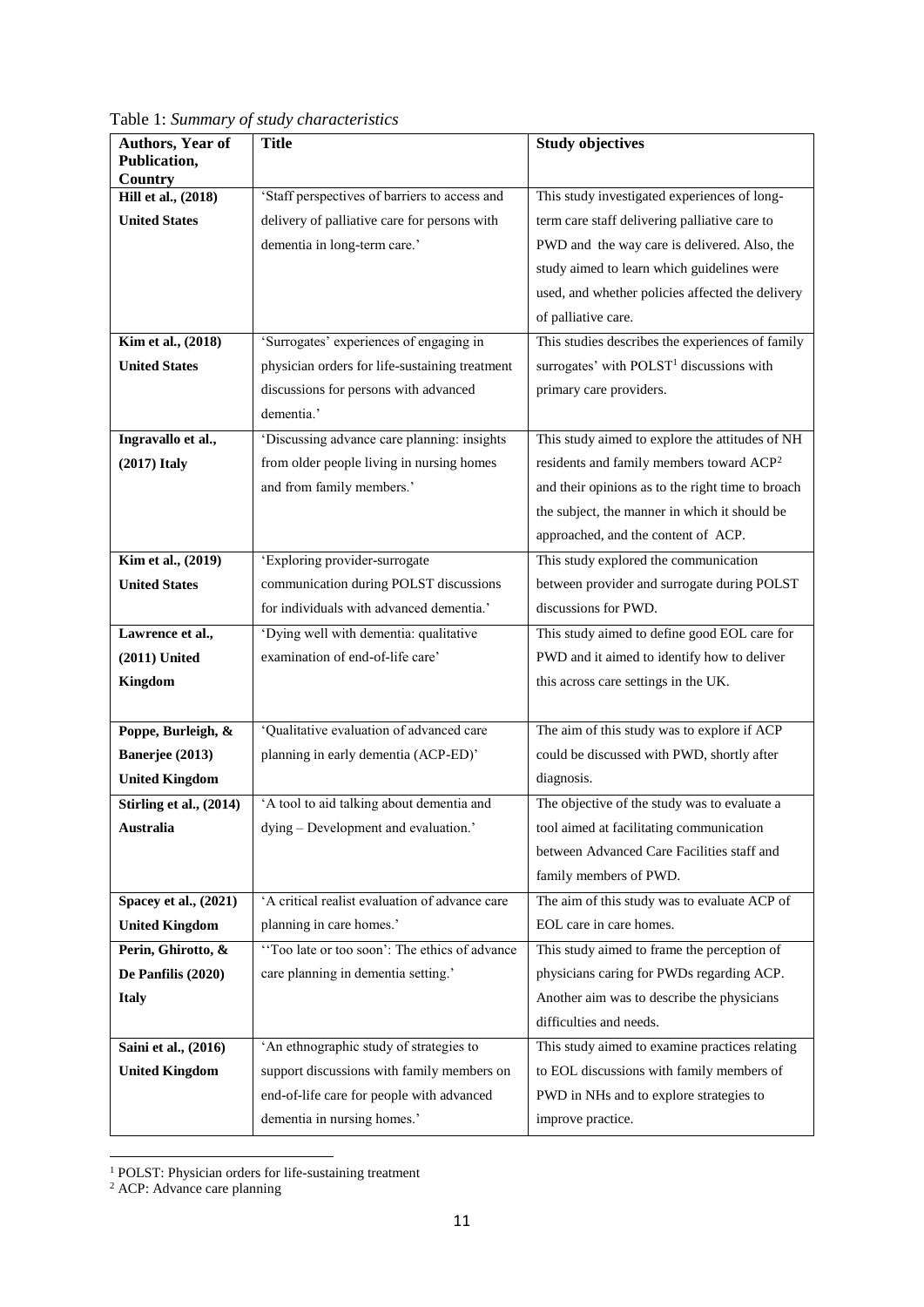#### <span id="page-11-0"></span>**3.3.1 Clear explanation of clinical information and ACP**

Findings from multiple studies showed that a providers' clear explanation of clinical information helps informal caregivers to process this information and is an important part of having proper conversations (Kim et al., 2018; Kim et al., 2019; Ingravallo et al., 2019). Because, when informal caregivers understand what the conversation is about, the decision making process is improved. This will increase the participation rate of informal caregivers in the conversation, which will result in higher quality-communication (Kim et al., 2018; Kim et al., 2019). Furthermore, clear explanation of the ACP process will clarify misunderstandings (Poppe, et al., 2013) and therefore contribute to the communication process. In addition, providers need to be aware of the possible low education level of PWD and informal caregivers: "*Many residents expressed little confidence in their communication skills, (…), or due to their low educational level (…)*." (Ingravallo et al., 2018).

Thus, clear explanation of clinical information – tailored to the education level of the PWD and/or informal caregivers – facilitates the communication process (Kim et al., 2018; Kim et al., 2019; Ingravallo et al., 2018).

#### <span id="page-11-1"></span>**3.3.2 Clear role differentiation**

Within this theme, there is a distinction in two ways of role differentiation. At first, a clear role differentiation between HCPs facilitates the conversation. From the results of Hill and colleagues (2018) it becomes apparent that there is no clarity about whose task it is to initiate conversations about the EOL and EOL care. However, Ingravallo and colleagues (2018) as well as Siani and colleagues (2016) find that an independent outsider can: "*(…) act as a primer and catalyst for ACP conversations*" (Ingravallo et al., 2018). Siani and colleagues (2016) state that this independent person or team can introduce an alternative view on the wishes and needs of PWD. They identified this as a key strategy for promoting EOL discussions. Furthermore, Ingravallo and colleagues (2018) also state that the physician was, followed by the nurse, most frequently cited by residents as the best person to have ACP discussions with.

Another way of looking at role differentiation is the differentiation between informal caregivers and HCPs. According to findings from Kim and colleagues (2019) discussing preferred roles in the communication process is important. Providers should not assume that all informal caregivers wish the same level of responsibility. Therefore, open communication about role differentiation is recommended as it would facilitate the communication process.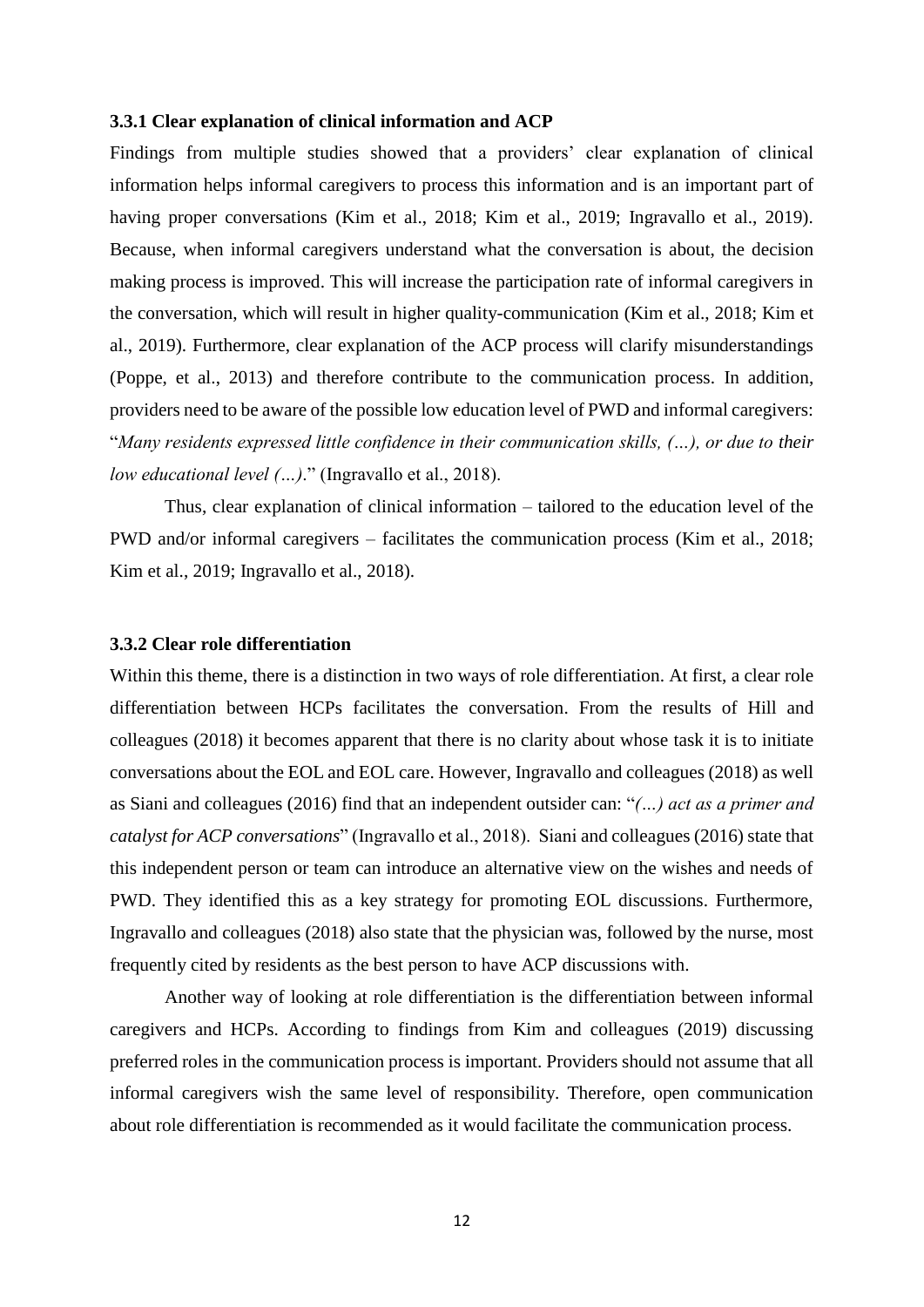#### <span id="page-12-0"></span>**3.3.3 Facilitating communicative skills**

During the conversation, HCPs can perform several communicative skills which contribute to the conversation. Communicative skills of providers that are found to be helpful include: making time for informal caregivers to ask questions; making time for informal caregivers to comment; making time for informal caregivers to reiterate what providers explained; being sensitive to the informal caregivers; listening to the informal caregivers; understanding the needs of the informal caregivers; being open to the statements of the informal caregivers; being interested in the feelings of the informal caregivers; communicate their personal knowledge about the patient to the informal caregiver; expressing the concerns for the informal caregivers; supporting the informal caregivers opinions and decisions; listening actively to the informal caregivers (Kim et al., 2018). When HCPs execute these skills, informal caregivers feel respected, cared for and understood (Kim et al., 2018). Moreover, Poppe and colleagues (2013) also state in their findings that being perceptive and sensitive about how PWD feels facilitates the discussion.

The quote of Kim and colleagues (2019) in Appendix B shows that: "*(…) asking about a surrogates' expectations about the trajectory of dementia and life-sustaining treatments (…)*" is something that is not executed optimally but would, also, facilitate the communication process.

#### <span id="page-12-1"></span>**3.3.4 Building relationships**

From the studies of Ingravallo and colleagues (2018) and Perin and colleagues (2020), it becomes apparent that building a relationship with the HCP is important to PWD and their informal caregivers. In these studies, informal caregivers, PWD and HCPs stated that they found closeness, trust and consistency very important when talking about the EOL, proving that building a good relationship contributes to the conversation. Kim and colleagues (2019) confirm this by stating: "*Our findings also show that all providers demonstrated several strategies for communicating emotional support, which is critical to building relationships with surrogates*." The focus on the provision of psychological support and building a good relationship is seen as a facilitator for ACP (Lawrence et al., 2011; Poppe et al., 2013; Siani et al., 2016).

HCPs stated that consistent staffing is important (Hill et al., 2018). Inconsistent staffing, in this case, meant too much part-time staff. Relationships with part-time staff are considered less strong than with full-time staff. Reasons were given such as that part-time staff switched between floors, units and facilities and staff participants also stated that: "*Part-time staff were*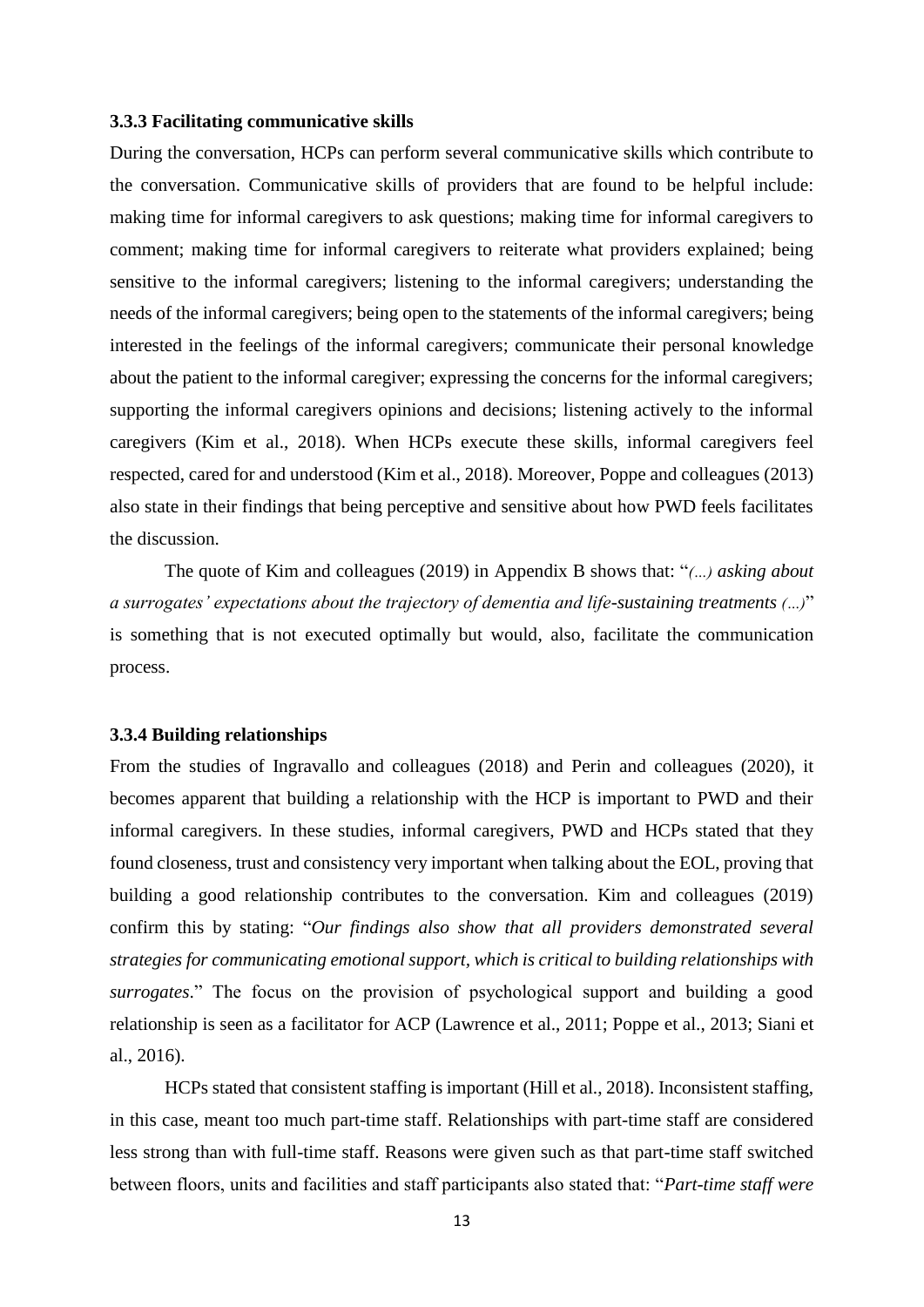*also less likely to be trained in palliative care techniques*." (Hill et al., 2018). From this research it becomes apparent that full-time staff would facilitate relationship building which in turn is important in order to have sensitive conversations about the EOL.

Furthermore, HCPs stated that relationships could be fostered by initiating the conversation about the EOL and its care during admission interviews with the informal caregivers (Hill and colleagues, 2018).

#### <span id="page-13-0"></span>**3.3.5 Education**

From the quotes in Appendix B it becomes apparent that educating informal caregivers about dementia and its dying process facilitates the conversation as the informal caregivers would be able to contribute more into the conversation (Hill et al., 2018; Siani et al., 2016).

Furthermore, the insecurity of staff about initiating EOL conversations was a recurrent theme. They were anxious to upset PWD or their informal caregivers in the process (Hill et al., 2018; Poppe et al., 2013; Spacey et al., 2021; Perin et al., 2020). This becomes apparent from the following: "*Participants reported that communication between staff and family was challenging. Families, especially those ill-informed about the dying process, could become emotional, aggressive, irrational, and distressed (…)*." (Hill et al., 2018); "*Staff considered end of life care the most challenging aspect of the ACP discussion because they felt the topic could cause some anxiety in patients*." (Poppe et al., 2013); "*Discussing future treatments at the very beginning of the care path triggers emotional concerns*." (Perin et al., 2020). Hence, HCPs would, at times, avoid sensitive discussions, rush them, or directly go to the next of kin and avoid PWD (Spacey et al., 2021).

Because HCPs are often not prepared for the possible reactions PWDs and informal caregivers (Perin et al., 2020), education in order to prepare staff better would be facilitating to the conversation (Hill et al., 2018; Poppe et al., 2013; Perin et al., 2020; Siani et al., 2016).

Siani and colleagues (2016) find multiple education methods for staff that seem to be helpful. The first method was shadowing (observation of other colleagues). This was used to train less experienced staff to engage in EOL conversations: "*(…) assistants found methods such as shadowing to be effective due to the 'practical' nature of their job rather than having more formal education*." (Spacey et al., 2021). The second and third method are workshops and videos. These methods were advantageous mainly because they tend to include more diverse NH staff (e.g. housekeeping).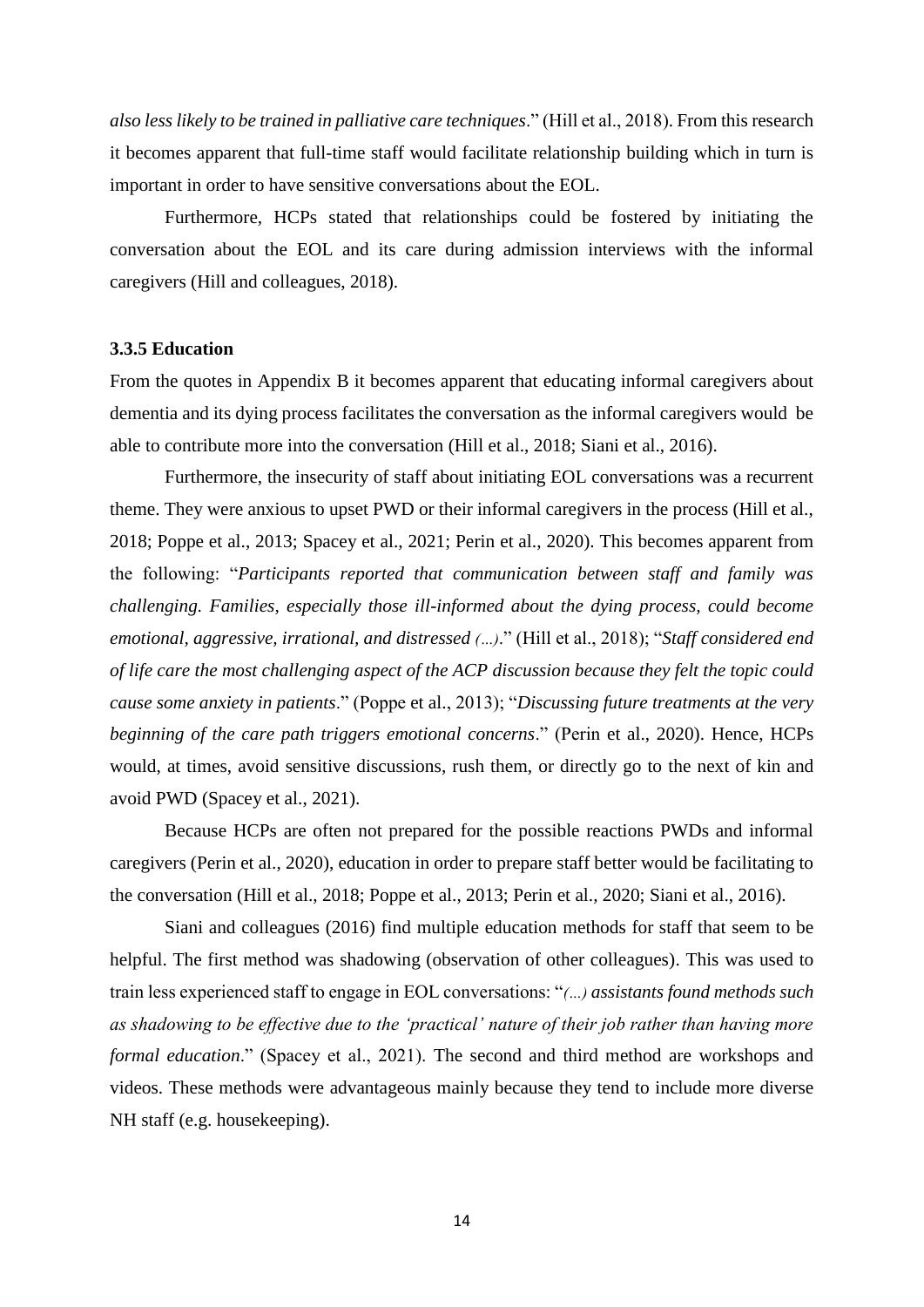Subsequently, if these education methods are effective, HCPs become more confident in engaging into the conversation about the EOL care which, in turn, contributes to a higher quality communication process.

#### <span id="page-14-0"></span>**3.3.6 Sufficient time**

To better the EOL conversation, time is an important factor (Hill et al., 2018; Ingravallo et al., 2018; Kim et al., 2018; Lawrence et al., 2011; Poppe et al., 2013; Spacey et al., 2021; Siani et al., 2016). HCPs need time in order to build relationships with informal caregivers and deliver continuous care and EOL conversations. However, time is often lacking: "*Getting to know the individual's (…) was identified as a difficulty within general hospitals, as staff did not have the advantage of spending time with the individual and their families over a long period*." (Lawrence et al., 2011). Multiple studies confirm that having proper and continuous conversations about the EOL (care) requires time, which is often discrepant with the current task-oriented nature of care settings (Hill et al., 2018). Mainly because HCPs deal with high workload and multiple demands (Siani et al., 2016).

Besides the fact that having these conversations is  $-$  necessarily  $-$  time consuming, education and implementation of certain tools to improve communication is time-intensive (Spacey et al., 2021). From these findings, it is evident that creating time for education and conversations would be an essential element for EOL communication.

#### <span id="page-14-1"></span>**3.3.7 Emotional support for HCPs**

Appendix B highlights examples showing that HCPs often encounter difficulties when caring for PWD, especially when talking about the EOL phase and providing care in this phase (Lawrence et al., 2011; Spacey et al., 2021). However, from findings in the study of Lawrence and colleagues (2011) it appears that the need for emotional support is still unrecognised in dementia care. Spacey and colleagues (2021) found that: "*It was apparent staff's emotional attachment to residents impacted on their ability to discuss death and dying as part of advanced care planning. Analysis implies that staff's close attachments with residents led to them feeling uncomfortable discussing sensitive and potentially upsetting topics, such as death and dying.*" (Spacey et al., 2021). As stated earlier in the theme 'Education', HCPs struggled with anxiety to upset PWD and informal caregivers when engaging in EOL discussions. Emotional support could make HCPs feel more comfortable in initiating as well as having the conversation. Hence, emotional support can be seen as a facilitating factor to EOL communication.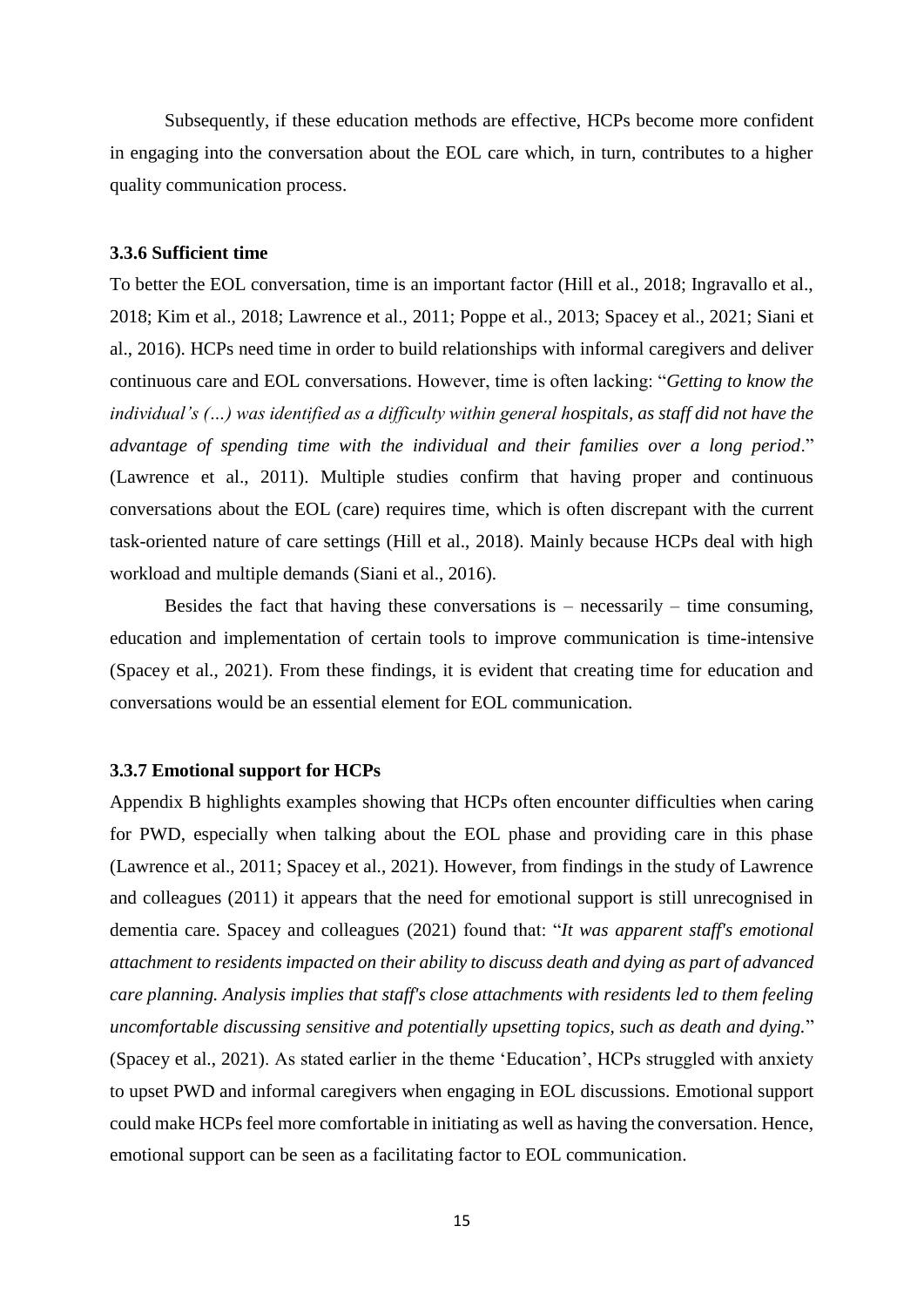#### **3.3.8 Tools**

Two studies, evaluated tools that could contribute to the communication process (Poppe et al., 2013; Stirling et al., 2014). The article of Poppe and colleagues (2013) concerned a training package and the ACP-ED tool. In this study, staff found that they lacked confidence in discussing ACP in general: "*The training package and the ACP-ED tool were seen as ways of addressing this*." The tool provided HCPs with open-ended questions, automatically generating new questions during the conversation. Hence, this tool can be seen as a facilitating element that can contribute to the EOL communication process.

Stirling and colleagues (2014) evaluated a tool that supported skill development of HCPs and – subsequently – improved the communication. Due to this tool informal caregivers gained confidence as decision makers in the dialogue. They also improved in their ability to discuss the details because of their increased knowledge. The following quote suggests that the tool was positively received: "*(…), in post-tool engagement interviews, families spoke of their previous experience of formal communication around their loved one's care as 'being told' rather than engaging in conversation. In contrast, conversation/dialogue was their predominant experience of trialling the discussion tool through family meetings, with families being very positive about this.*" (Stirling et al., 2014). Accordingly, this tool is also a way of facilitating the communication process.

Two other studies both stated that providing written support (Siani et al., 2016) such as a POLST form (Kim et al., 2018) was a tool to support the discussion.

#### <span id="page-15-0"></span>**3.3.9 Enough resources and funding**

Spacey and colleagues (2021) find that: "*It was apparent that the type and size of care home influenced their financial and organizational ability to deliver and sustain intervention mechanisms.*" In this study, it is evident that some care home structures do have the funds and resources to improve EOL communication through, for instance, education. However, some care home structures do not have these funds and resources (Hill et al., 2018; Spacey et al., 2021). "*While costs need to be taken into account and minimized, the evidence presented in this study highlights important quality issues in the provision of advance care planning which justify the need for care homes to incorporate greater support for their workforce into their cost base*." (Spacey et al., 2021). Hence, sufficient resources and adequate funding is an essential element, which facilitates the communication process through enabling education and support.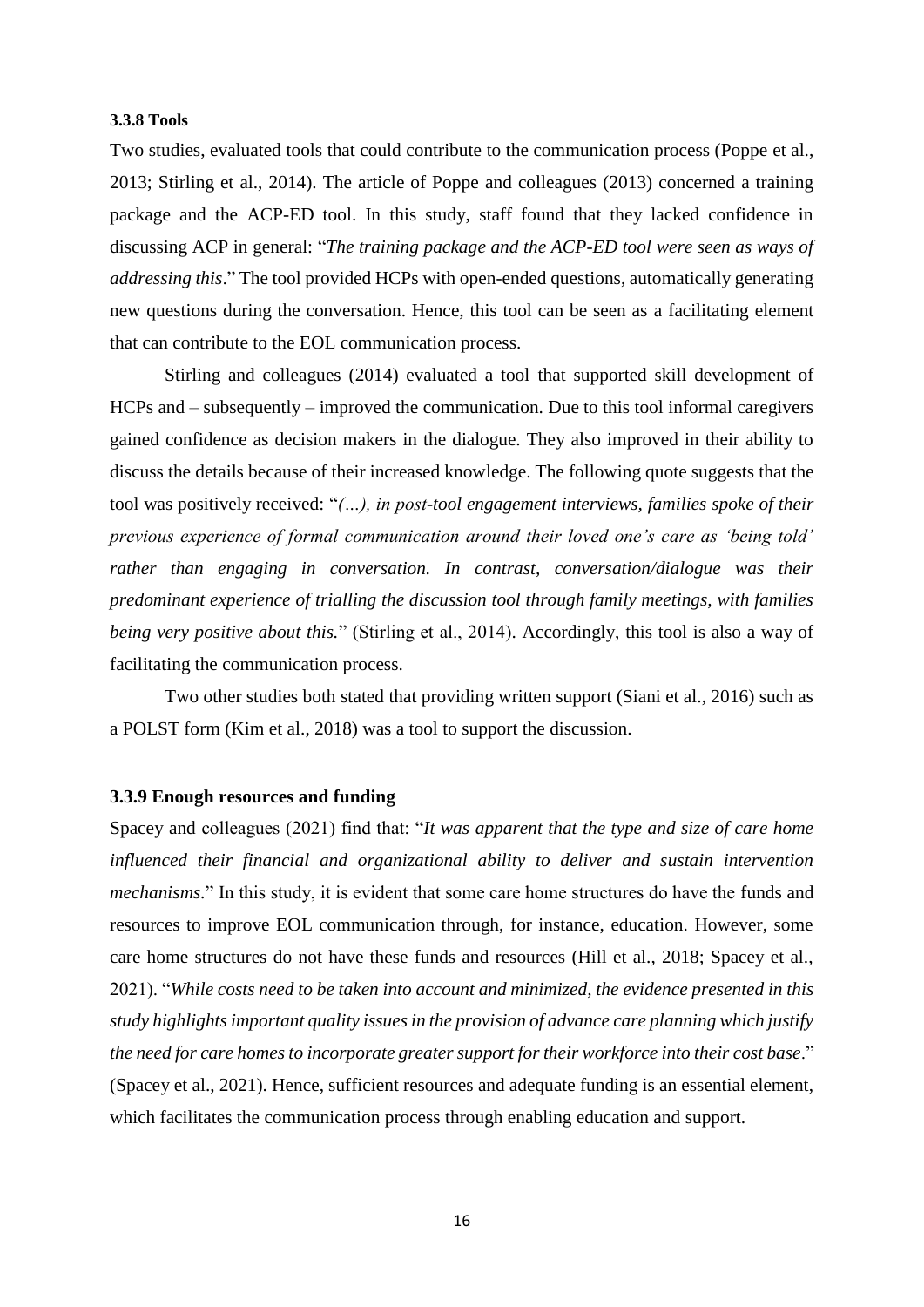#### **3.4 Barriers to initiating the EOL conversation**

While previous themes are facilitating elements, a recurrent barrier is discussed in multiple articles which involves initiation of EOL communication. Failing to initiate EOL communication was found to be a barrier in delivering a good ACP and communication process. Quotes in Appendix C support these findings. This barrier can be explained with two reasons. The first reason involves failing to find the right time to initiate the conversation (Hill et al., 2018; Ingravallo et al., 2018; Poppe et al., 2013; Perin et al., 2020). The insecurity of engaging and initiating the conversation came from the unpredictable dying trajectory of PWD. Staff members in the research of Stirling and colleagues (2014) stated that they felt that they took a rather reactive way, relying on their intuition. They stated there was no guidance to initiating these conversations and engaging them. Quotes of Ingravallo and colleagues (2018) and Lawrence and colleagues (2011) show the different perspectives on when to initiate the conversation (Appendix C). For instance: "*Some (…) said that a person should think about care options only when facing impairment or at the beginning of the disease. Other residents believed that it is useful to introduce ACP when health conditions are "still good" (…). Other residents and several family members focused on cognitive impairment, highlighting the need to discuss ACP "as soon as possible" or "when one is still competent*." (Ingravallo et al., 2018). Because initiation of an EOL conversation depends on different preferences, this remains a problematic topic.

The second reason was the reluctance of PWD or informal caregivers to talk about this topic before substantial cognitive deterioration, because of the weighty character of the subject: "*For residents, the main reasons for not having discussed their care preferences in case of future incompetence were that they (…) had not considered it necessary because they thought they were still fairly healthy and preferred to postpone the issue or because it was an unpleasant/sad topic.*" (Ingravallo et al., 2018). This also accounts for family members: "*(…) their children were unwilling to talk about ACP*." (Ingravallo et al., 2018).

Open communication is a facilitating factor which has been addressed multiple times. In order to minimise the barriers to initiating conversations, open communication may be the most facilitating and improve the communication process. Mainly because 'being on the same level of understanding' contributes to the conversation.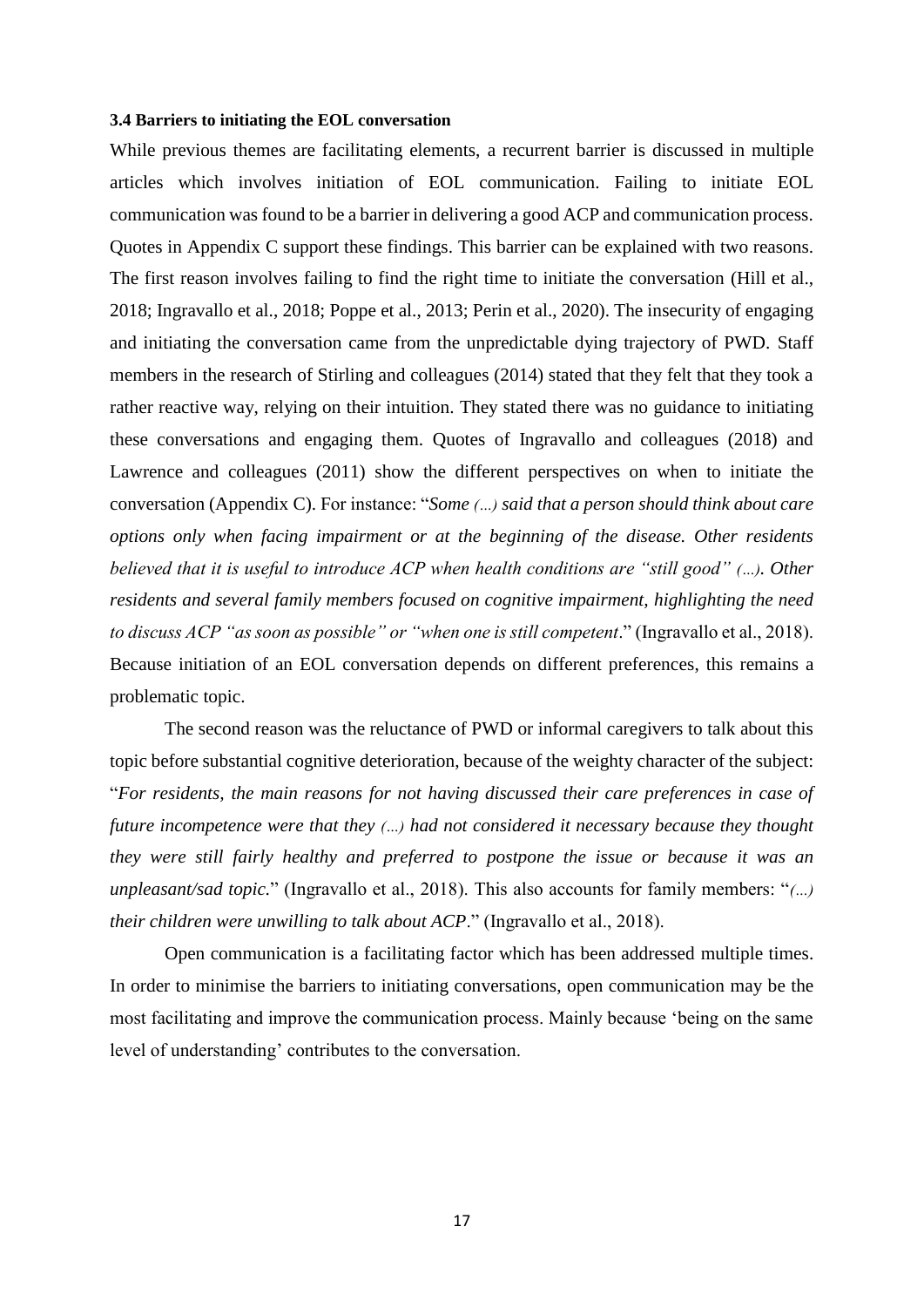## <span id="page-17-0"></span>4. Discussion

#### <span id="page-17-1"></span>**4.1 Main findings**

This scoping review focussed on the communication processes behind EOL conversations with PWD and their informal caregivers. The research question was: 'What are essential elements of end-of-life communication for people with dementia and their informal caregivers in healthcare?' As a result, 9 themes were conceptualised, representing the facilitating elements for EOL communication with PWD and their informal caregivers. These themes mainly involved resources, organisational aspects and communication skills. When looking at these facilitating factors from an overarching perspective, it stands out that open communication is particularly important. This comprises open communication about what the PWD and informal caregivers expect from the HCPs when it comes to communication skills, clinical information, the ACP process, and role differentiation. This would support a shared level of understanding between HCPs, PWD and their informal caregivers, which facilitates the conversation. In contrast, when there is no shared level of understanding, it could lead to misunderstandings or conflicts.

Overall, the themes were highly intertwined with each other. For instance, in order to feel confident in engaging in conversations, HCPs need education, which subsequently asks for more time. In order to achieve this, there is need for sufficient resources and funding. Hence, one facilitating element cannot hold if others are not accomplished. It remains important to be conscious of the barriers. However, the facilitating elements as a result from this scoping review provide information about which strategies could help to overcome these barriers.

#### <span id="page-17-2"></span>**4.2 Relation to other research**

In this scoping review it was found that building relationships with PWD and their informal caregivers contributes to the conversation. In their review, Bosisio and colleagues (2018) state that PWD and their informal caregivers are more open to discussing ACP when they have a good relationship with a HCP. This is stimulated by an understanding of the needs, preferences and fears of the PWD. Also, continuity and trust is involved in building good relationships (Keijzer-van Laarhoven et al., 2020; Wendrich-van Dael et al., 2020). The literature review of Piers and colleagues (2018) confirms this by emphasising a holistic approach for EOL communication. According to Lee and colleagues (2015), knowing PWD, listening to informal caregivers and respecting them, supports existing relationships. This shows that some themes, such as 'building relationships' and 'communicative skills' are often intertwined.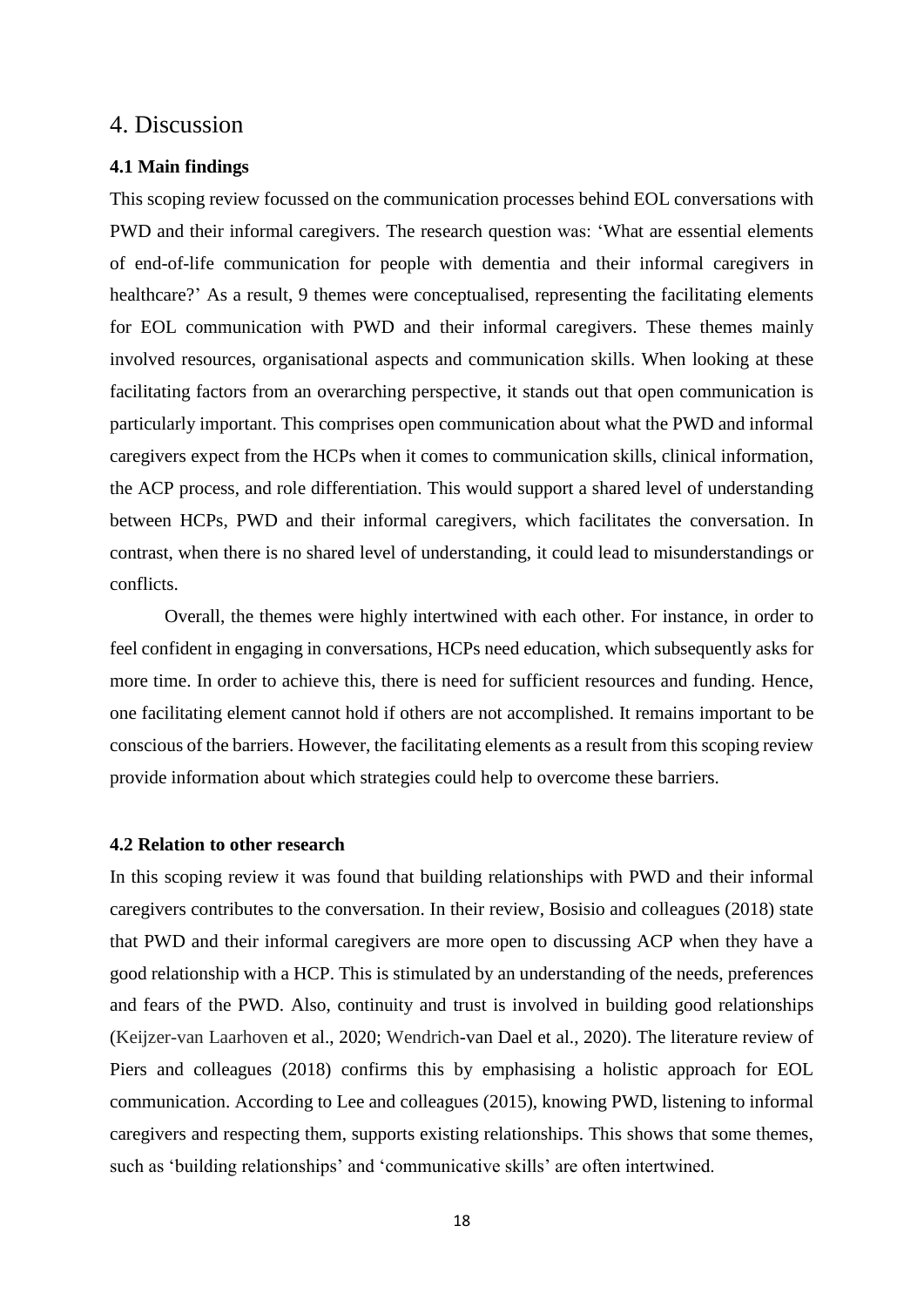Other research found that, in practice, there is no clear role differentiation between HCPs in initiating and guiding the ACP process (Bolt et al., 2021; Bosisio et al., 2018). However, Bolt and colleagues (2021) suggest that having a clear task division between HCPs on the EOL communication would be advantageous. The authors suggest, as a solution, nursing staff may have the best position to take on this task. Mainly because they are, for instance, crucial in the care of patients; they provide continuity; they are close to the PWD; they often notice the first changes in a patients behaviour (Bolt et al., 2021). Lee and colleagues (2015) state that role differentiation is needed in practice and they state that tools and education would enable HCPs to take on this role. These outcomes support the idea that clear role differentiation can contribute to the ACP process and the EOL communication, as found in this scoping review.

Subsequently, education and training of HCPs were recurrently identified as important elements of EOL communication with PWD and their informal caregivers by multiple articles with non-qualitative study designs (Lee et al., 2015; Caplan et al., 2006; Forbes et al., 2000; Robinson et al., 2005; Wendrich-van Dael et al., 2020; Erel, Marcus, & Dekeyser-Ganz, 2017; Caplan et al., 2006). Sachs, Shega, and Cox-Hayley (2004) and Mataqi and Aslanpour (2020) state that current practice is not optimal and more needs to be done on educational level to teach HCPs on EOL care communication for PWD and their informal caregivers. Likewise, these authors state that public education might contribute as well. Robinson and colleagues (2005) found that improved skills of HCPs through education would help with empathetically discussing the diagnosis which would help PWD to express their wishes. They, however, state that training packages already exist in practice. Just like findings in this scoping review, Wendrich-van Dael and colleagues (2020) state that education is needed because HCPs are scared of causing stress in PWD and/or their informal caregivers and lack confidence in their own skills (Sellars et al., 2019). This is also found in the scoping review of Erel and colleagues (2017), which confirms that HCPs often are uncertain about the EOL conversation and their own skills. The authors confirm that education could address the level of confidence of HCPs in having EOL conversations. This previous research supports the findings of this scoping review, and also supports 'education' as a facilitating element of the EOL communication process.

Additionally, Erel and colleagues (2017) and Wendrich-van Dael and colleagues (2020) describe several organisational issues. This supports the themes 'sufficient time' as well as 'enough funding and resources' of the current scoping review. Funding shortfalls were found to be a barrier to EOL care. Erel and colleagues (2017) stated that limited time for quality EOL conversations are not included in reimbursement calculations. This directly proves the time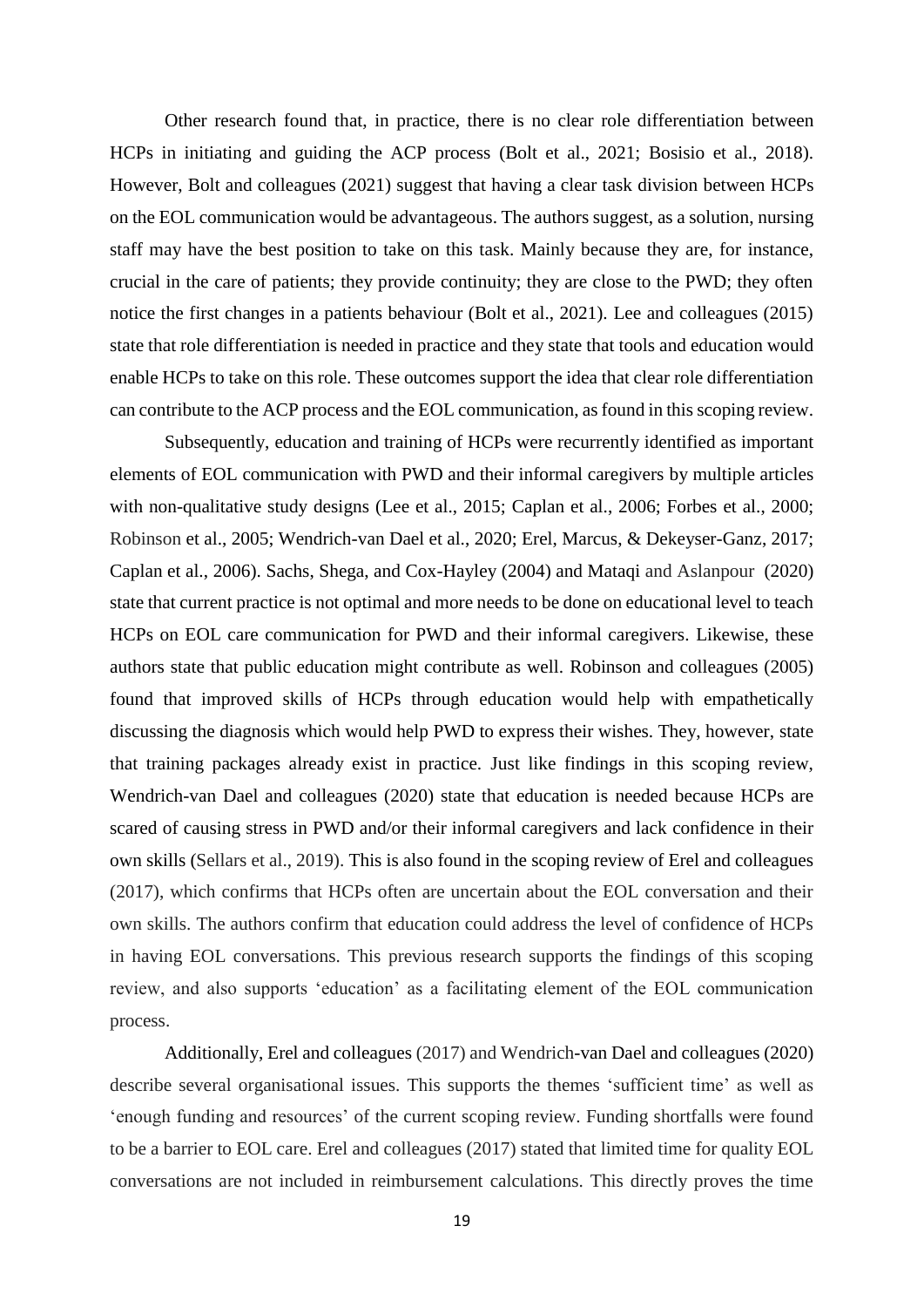constraints. In the same review the authors found that time pressure was an important barrier in clinical practice. This, together with staffing shortages underscores the need for more time, funding and resources. Also, Sachs and colleagues (2004) state that as PWD require more time, care facilities often end up with increased cost without additional reimbursements.

Furthermore, in this scoping review a recurrent barrier was found. Namely, failing to initiate the EOL communication was found to be a barrier in delivering a good ACP and communication process. Other reviews also stated that HCPs often are unsure about when to broach the subject of EOL care (Bosisio et al., 2015; Dening et al., 2019; Wendrich-van Dael et al., 2020). Keijzer-van Laarhoven and colleagues (2020) also confirms that a reason for not having EOL conversations is that PWD and their informal caregivers do not want to discuss this difficult subject. Piers and colleagues (2018) and Dening and colleagues (2019) recommend to start the ACP process as early as possible, ideally before cognitive decline.

Lastly, in some reviews facilitating elements or recurrent barriers were found that were not described in this current scoping review. Keijzer-van Laarhoven and colleagues (2020), amongst others, focussed on religious beliefs and socio-cultural norms. Taking these elements into account might be considered important. However, this current scoping review did not focus on these domains. Also, Erel and colleagues (2017) found that there can be conflicts between staff from different disciplines. Reasons of these conflicts are, amongst others, different training, poor communication, time pressure, and funding mechanisms. This may lead to hesitancy in addressing the EOL in conversations, which was not taken into account in the current review. Furthermore, from previous literature it is known that dementia is often not recognised as a terminal condition (Erel et al., 2017; Mataqi, & Aslanpour, 2020; Zieschang et al., 2012). This is not found in the current scoping review. However, it is found that timing of initiating EOL conversations and ACP in general is difficult (Hill et al., 2018; Ingravallo et al., 2018; Lawrence et al., 2011; Poppe et al., 2013; Stirling et al., 2014; Perin et al., 2020). When dementia would be recognised as a terminal condition, the procedure of initiating the ACP process and the EOL conversations can executed more easily. This would, thus, also be a facilitating factor in improving EOL conversation. So, some topics were not identified in the scoping review. However, the facilitating elements found in this scoping review may contribute to resolving these barriers.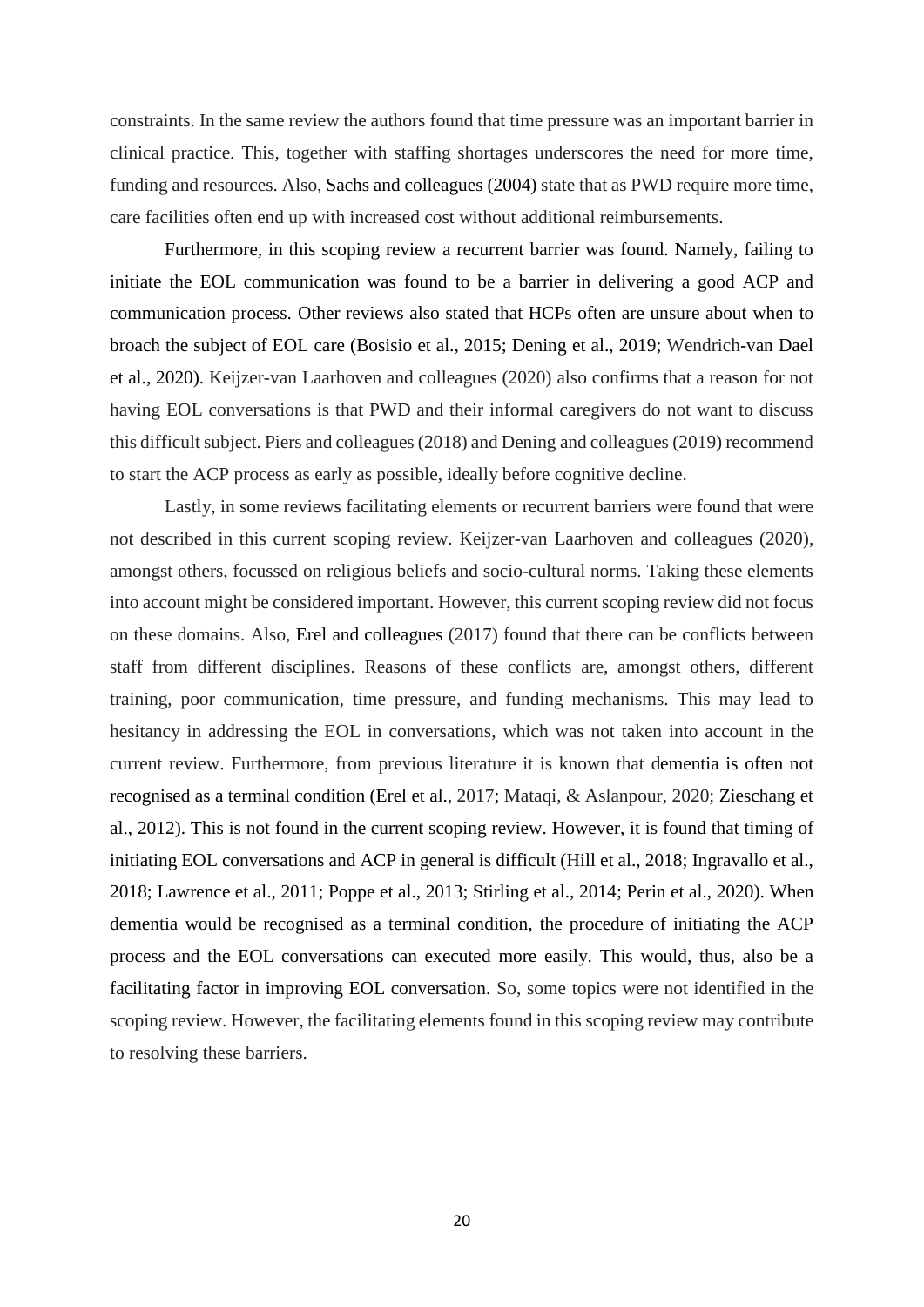#### <span id="page-20-0"></span>**4.3 Strengths and limitations**

The first strength is that this scoping review is, to my knowledge, the first to focus on essential elements of EOL conversations in PWD and their informal caregivers. Another strength is the systematic process of this scoping review as the process is replicable, transparent and rigorous.

A limitation of this research is, first, the inclusion criterion that limited the search to articles either published in English or Dutch. Because of this, three articles were excluded whilst their content might have been useful. Second, grey literature was not included as the focus was solely on scientific literature. Third, the methodological consideration to only include qualitative designs may have caused that relevant information of studies with different designs was not captured. Fourth, this scoping review is conducted and written by one author and may therefore be prone to researcher bias. However, another author occasionally peer reviewed the process of the scoping review. This reduces the likelihood of researcher bias and ensures a higher level of objectivity. Fifth, it is important to consider the fact that the search string might not have been integral. Some articles might have been missed because they used different keywords. Lastly, in accordance with the principles of the scoping review design, articles were not excluded based on methodological quality. Hence, the included articles are not critically appraised on their quality of methods and analysis. This indicates that studies of poor quality might have been included.

#### <span id="page-20-1"></span>**4.4 Implications for practice**

The main implication for research is to execute more scoping reviews on this subject, also including different study designs and grey literature. These studies with different designs may, namely, include more perspectives and relevant themes which may have been missed by the current scoping review. An example would be the racial and cultural differences. In this context, research could, for instance, focus more on religious beliefs and socio-cultural norms.

In practice, not all facilitating elements for EOL communication are present. Hence, these elements can also be considered barriers. For instance, having enough time to execute proper EOL communication would be facilitating, but to date it is often not feasible because of high workload. Therefore, it is important to be aware of the barriers in the current practice. Accordingly, research should also focus on the feasibility of facilitating elements. Both research and practice should look at how to make time and ensure sufficient resources and funding in order to educate HCPs, informal caregivers and PWD; find objective professionals to facilitate the conversation; built relationships, and so on. Hence, future research should also focus on policies and guidelines that may facilitate these elements.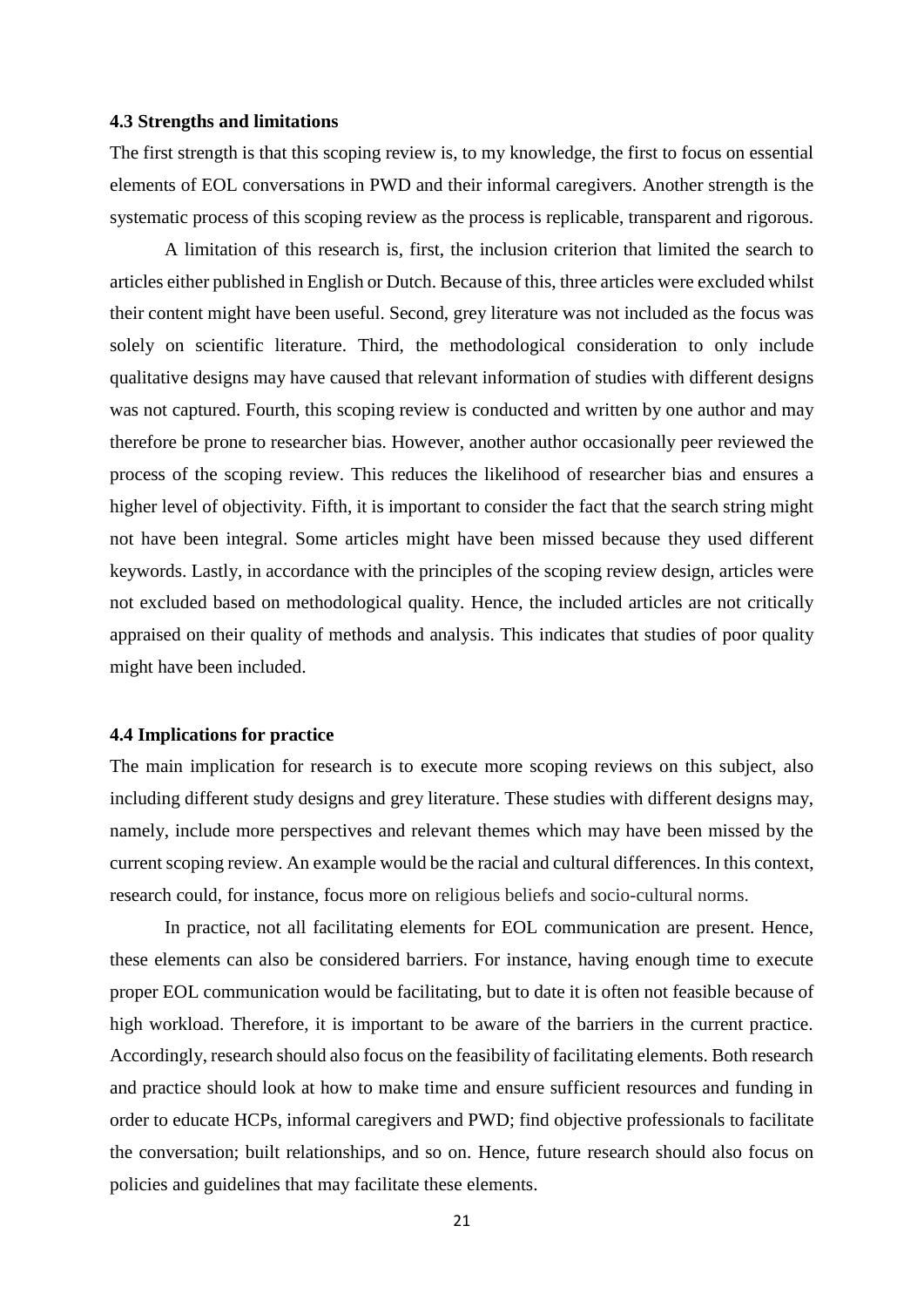#### <span id="page-21-0"></span>**4.5 Conclusion**

This review summarised information about essential elements that underpin good EOL communication between HCPs, PWD and their informal caregivers. This scoping review has shown that there are multiple facilitating elements that can contribute to EOL communication with PWD and their informal caregivers. To a large extent, these elements are in line with findings of other reviews that were also focussed on PWD. However, the facilitating elements are often precarious topics in practice. This review provides information that can be used to guide improvement in practice. Therefore, research should mainly focus on studying the feasibility of the identified, facilitating elements in practice and ways of implementing them.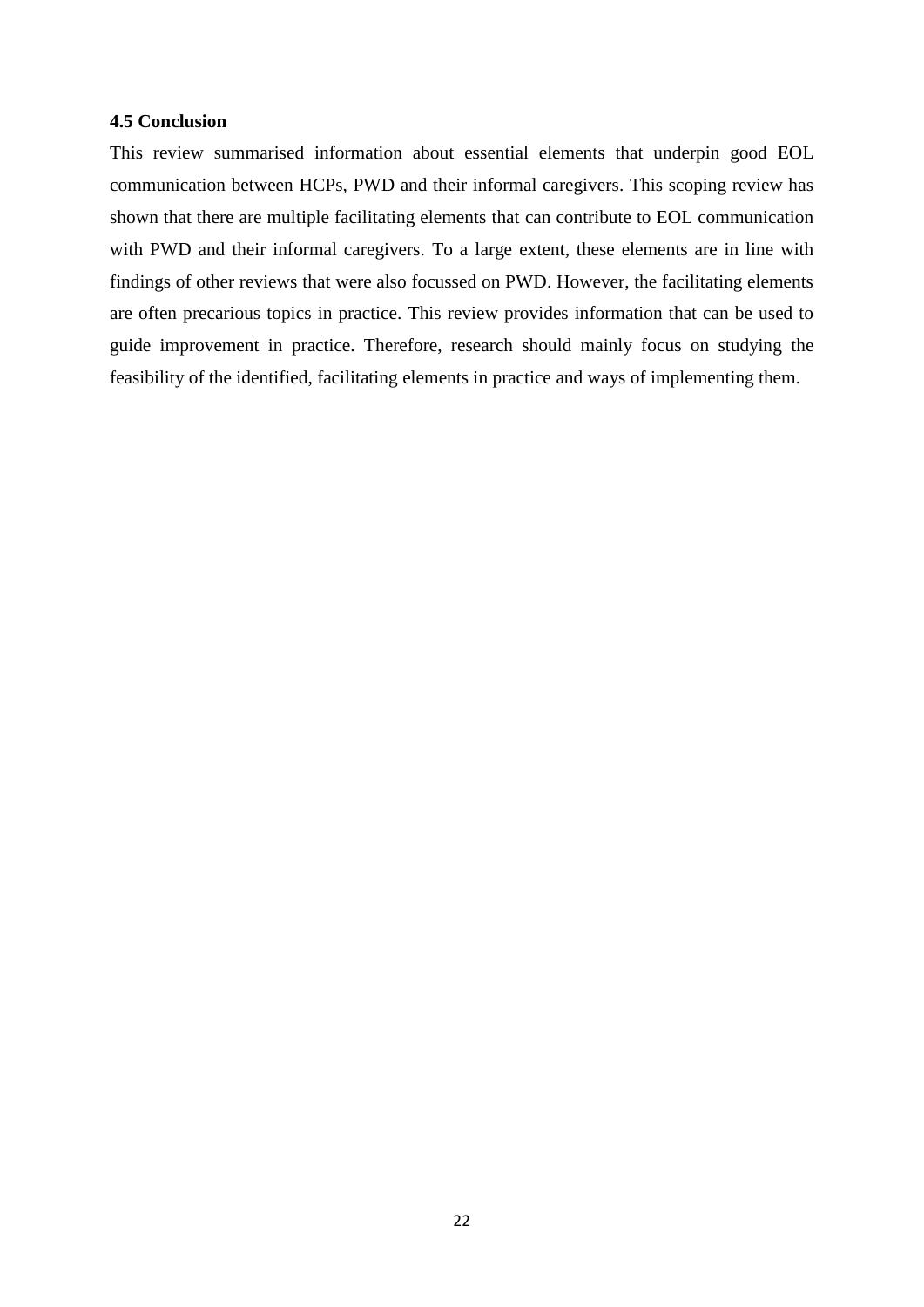## <span id="page-22-0"></span>Reference list

- Arksey, H., & O'Malley, L. (2005). 'Scoping studies: towards a methodological framework', *International Journal of Social Research Methodology 8*(1), 19-32. DOI: [10.1080/1364557032000119616](https://doi.org/10.1080/1364557032000119616)
- Aromataris, E., & Munn, Z. (2020)*.* JBI Manual for Evidence Synthesis*.* Joanna Briggs Institute. Utulised at the 1<sup>st</sup> of May, 2021 <https://doi.org/10.46658/JBIMES-20-01>
- Banerjee, S., Willis, R., Matthews, D., Contell, F., Chan, J., & Murray, J. (2007). Improving the quality of care for mild to moderate dementia: an evaluation of the Crodon Memory Service Model. *International Journal of Geriatric Psychiatry, 22*(8), 782-788. DOI: 10.1002/gps.1741
- Bolt, S.R., Van der Steen, J.T., Schols, J.M.G.A., Zwakhalen, S.M.G., Janssen, D.J.A., & Meijers, J.M.M. (2021). De rol van de verzorgende en verpleegkundige in het advance care planning proces. *Tijdschrift voor Gerontologie en Geriatrie*, *52(*1). DOI: 10.36613/tgg.1875-6832/2021.01.02
- Bosisio, F., Jox, R. J., Jones, L., & Rubli Truchard, E. (2018). Planning ahead with dementia: what role can advance care planning play? A review on opportunities and challenges. *Swiss medical weekly*, *148*, w14706. <https://doi.org/10.4414/smw.2018.14706>
- Caplan, G. A., Meller, A., Squires, B., Chan, S. and Willett, W. (2006). Advance care planning and hospital in the nursing home. Age and Ageing, 35, 581–586.
- Cavalieri, T.A., Latif, W., Cielieski, J., Ciervo, C.A., Jr. and Forman, L.J. (200). How physicians approach advance care planning in patients with mild to moderate Alzheimer's disease. *Journal of the American Osteopathic Association, 102*(10), 541 547. Utilised at the 25<sup>th</sup> of April 2021, from<https://pubmed.ncbi.nlm.nih.gov/12401040/>
- Dening, K.H., Jones, l., & Sampson, E.L. (2011). Advance care planning for people with dementia: a review. *International Psychogeriatrics, 23*(10), 1535-1551. DOI:10.1017/S1041610211001608
- Dening, K.H., Sampson, E.L., & De Vries, K. (2019). Advance care planning in dementia: recommendations for healthcare professionals. *Palliative care: Research and Treatment*, 12. DOI: 10.1177/ 2515841418826579
- Erel, M., Marcus, E. L., & Dekeyser-Ganz, F. (2017). Barriers to palliative care for advanced dementia: a scoping review. *Annals of palliative medicine*, *6*(4), 365–379. https://doi.org/10.21037/apm.2017.06.13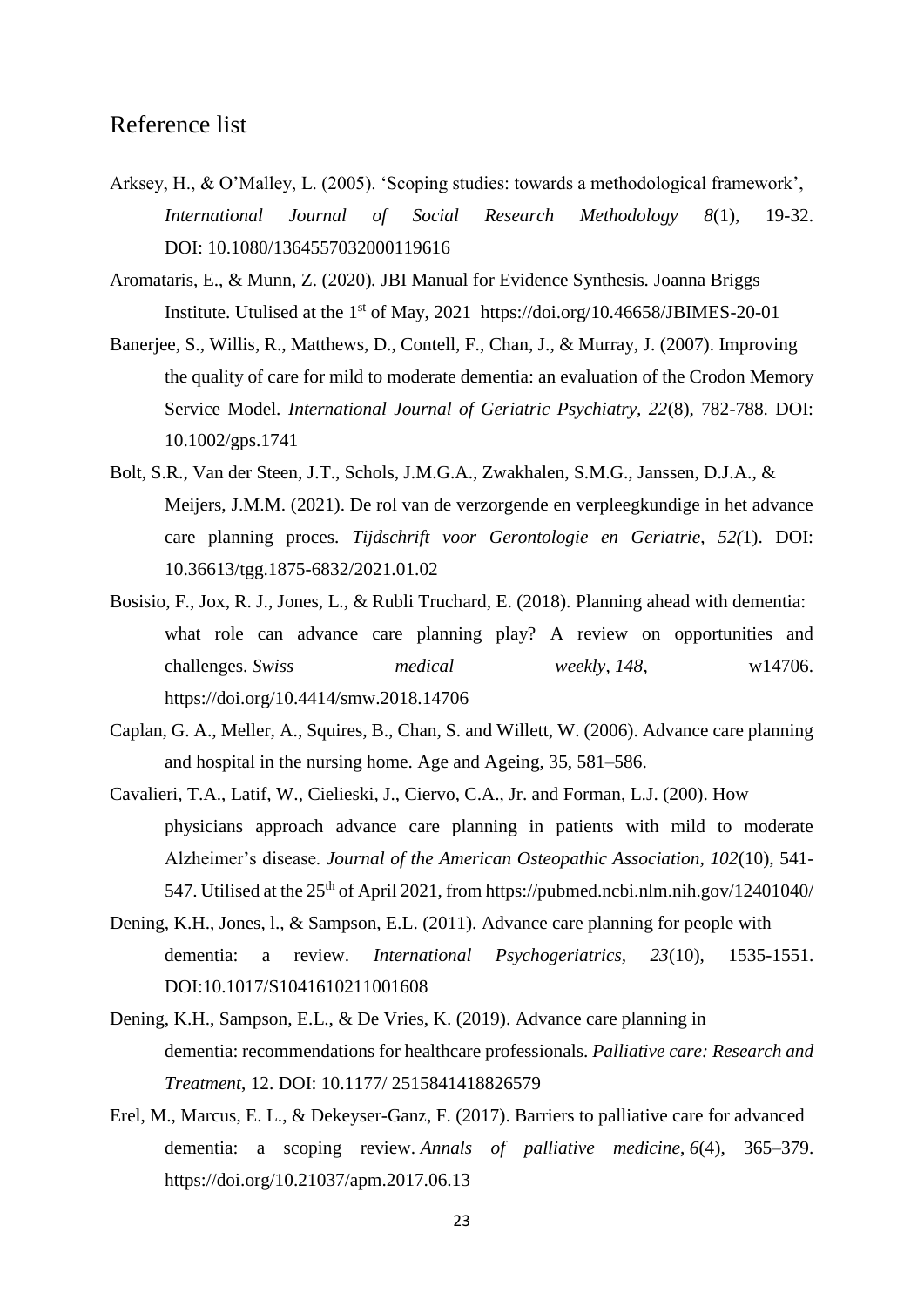- Fleuren, N., Depla, M.F.I.A., Janssen, D.J.A., Huisman, M., & Hertogh, C.M.P.M. (2020). Underlying goals of advance care planning (ACP): a qualitative analysis of the literature. *BMC Palliat Care, 19*(27), 1-15. Utilised at the 25<sup>th</sup> of April 2021, from <https://doi.org/10.1186/s12904-020-0535-1>
- Forbes, S., Bern-Klug, M., & Gessert, C. (2000). End-of-life decision making for nursing home residents with dementia. *Journal of Nursing Scholarship*, 32, 251–259. DOI: [10.1111/j.1547-5069.2000.00251.x](https://doi.org/10.1111/j.1547-5069.2000.00251.x)
- Hill, E., Savundranayagam, M. Y., Zecevic, A., & Kloseck, M. (2018). Staff perspectives of barriers to access and delivery of palliative care for persons with dementia in long-term care. *American Journal of Alzheimer's Disease & Other Dementias®*, *33*(5), 284-291.
- Ingravallo, F., Mignani, V., Mariani, E., Ottoboni, G., Melon, M. C., & Chattat, R. (2018). Discussing advance care planning: insights from older people living in nursing homes and from family members. *International psychogeriatrics*, *30*(4), 569.
- Keijzer-van Laarhoven, A. J., Touwen, D. P., Tilburgs, B., van Tilborg-den Boeft, M., Pees, C., Achterberg, W. P., & van der Steen, J. T. (2020). Which moral barriers and facilitators do physicians encounter in advance care planning conversations about the end of life of persons with dementia? A meta-review of systematic reviews and primary studies. *BMJ open*, *10*(11), e038528. https://doi.org/10.1136/bmjopen-2020-038528
- Khalil, H., Peters, M., Godfrey, C.M., Mclnerney, P., Soares, C.B., & Parker, D. (2016). An evidence-based approach to scoping reviews. *Worldviews on Evidence-Based Nursing, 13*(2), 118-123.
- Kim, H., Bradway, C., Hickman, S. E., & Ersek, M. (2018). Surrogates' experiences of engaging in Physician Orders for Life-Sustaining Treatment discussions for persons with advanced dementia. *Journal of the American Association of Nurse Practitioners*, *30*(2), 69-77.
- Kim, H., Bradway, C., Hickman, S. E., & Ersek, M. (2019). Exploring provider-surrogate communication during POLST discussions for individuals with advanced dementia. *Aging & mental health*, *23*(6), 781-791
- Lawrence, V., Samsi, K., Murray, J., Harari, D., & Banerjee, S. (2011). Dying well with dementia: qualitative examination of end-of-life care. *The British Journal of Psychiatry*, *199*(5), 417-422.
- Lee, R. P., Bamford, C., Exley, C., & Robinson, L. (2015). Expert views on the factors enabling good end of life care for people with dementia: a qualitative study. *BMC Palliative Care*, *14*(1), 1-10.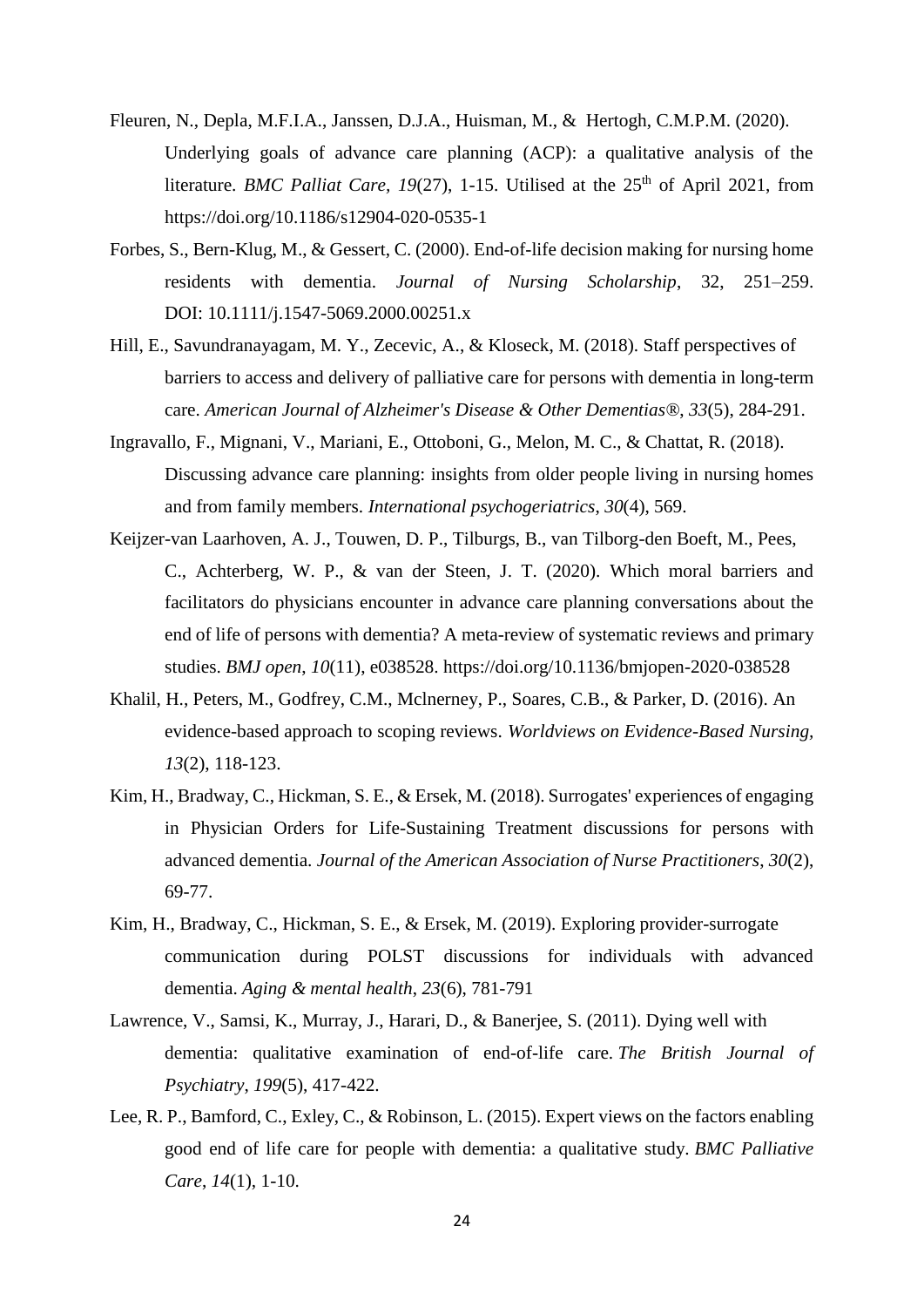- Liu, Y.C., Su, P.Y., Chen, C.H., Chiang, H.H., Wang, K.Y., & Tzeng, W.C. (2011). Facing death, facing self: nursing students' emotional reactions during an experiential workshop on life-and-death issues. *Journal of clinical nursing,* 20(5-6)*,* 856-863. doi: 10.1111/j.1365-2702.2010.03545.x
- Mataqi, M., & Aslanpour, Z. (2020). Factors influencing palliative care in advanced dementia: a systematic review. *BMJ supportive & palliative care*, *10*(2), 145–156. <https://doi.org/10.1136/bmjspcare-2018-001692>
- Perin, M., Ghirotto, L., & De Panfilis, L. (2020). 'Too late or too soon': The ethics of advance care planning in dementia setting. *Bioethics*, *35*(2), 178-186.
- Peters MDJ, Godfrey C, McInerney P, Munn Z, Tricco AC, Khalil, H. (2020) Chapter 11: Scoping Reviews (2020 version). In: Aromataris E, Munn Z (Editors). *JBI Manual for Evidence Synthesis*, JBI, 2020. Available from [https://synthesismanual.jbi.global.](https://synthesismanual.jbi.global/) <https://doi.org/10.46658/JBIMES-20-12>
- Piers, R., Albers, G., Gilissen, J., De Lepeleire, J., Steyaert, J., Van Mechelen, W., Steeman, E., Dillen, L., Vanden Berghe, P., & Van den Block, L. (2018). Advance care planning in dementia: recommendations for healthcare professionals. *BMC palliative care*, *17*(1), 88. https://doi.org/10.1186/s12904-018-0332-2
- Poppe, M., Burleigh, S., & Banerjee, S. (2013). Qualitative evaluation of advanced care planning in early dementia (ACP-ED). *PloS one*, *8*(4), e60412.
- Robinson, L., Hughes, J., Daley, S., Keady, J., Ballard, C., & Volicer, L. (2005). End-of-life care and dementia. *Reviews in Clinical Gerontology*, *15*(2), 135-148.
- Sachs, G. A., Shega, J. W., & Cox-Hayley, D. (2004). Barriers to excellent end-of-life care for patients with dementia. *Journal of general internal medicine*, *19*(10), 1057-1063.
- Saini, G., Sampson, E. L., Davis, S., Kupeli, N., Harrington, J., Leavey, G., ... & Moore, K. J. (2016). An ethnographic study of strategies to support discussions with family members on end-of-life care for people with advanced dementia in nursing homes. *BMC palliative care*, *15*(1), 1-12.
- Sampson, E.L., Gould, V., Lee, D., & Blanchard, M.R. (2006). Differences in care received by patients with and without dementia who died during acute hospital admission: a retrospective case note study. *Age and ageing*, *35*(2), 187-189. DOI: 10.1093/ageing/afj025.

Sampson, E.L., Ritchie, C.W., Lai, R., Raven, P.W., & Blanchard, M.R. (2005). A systematic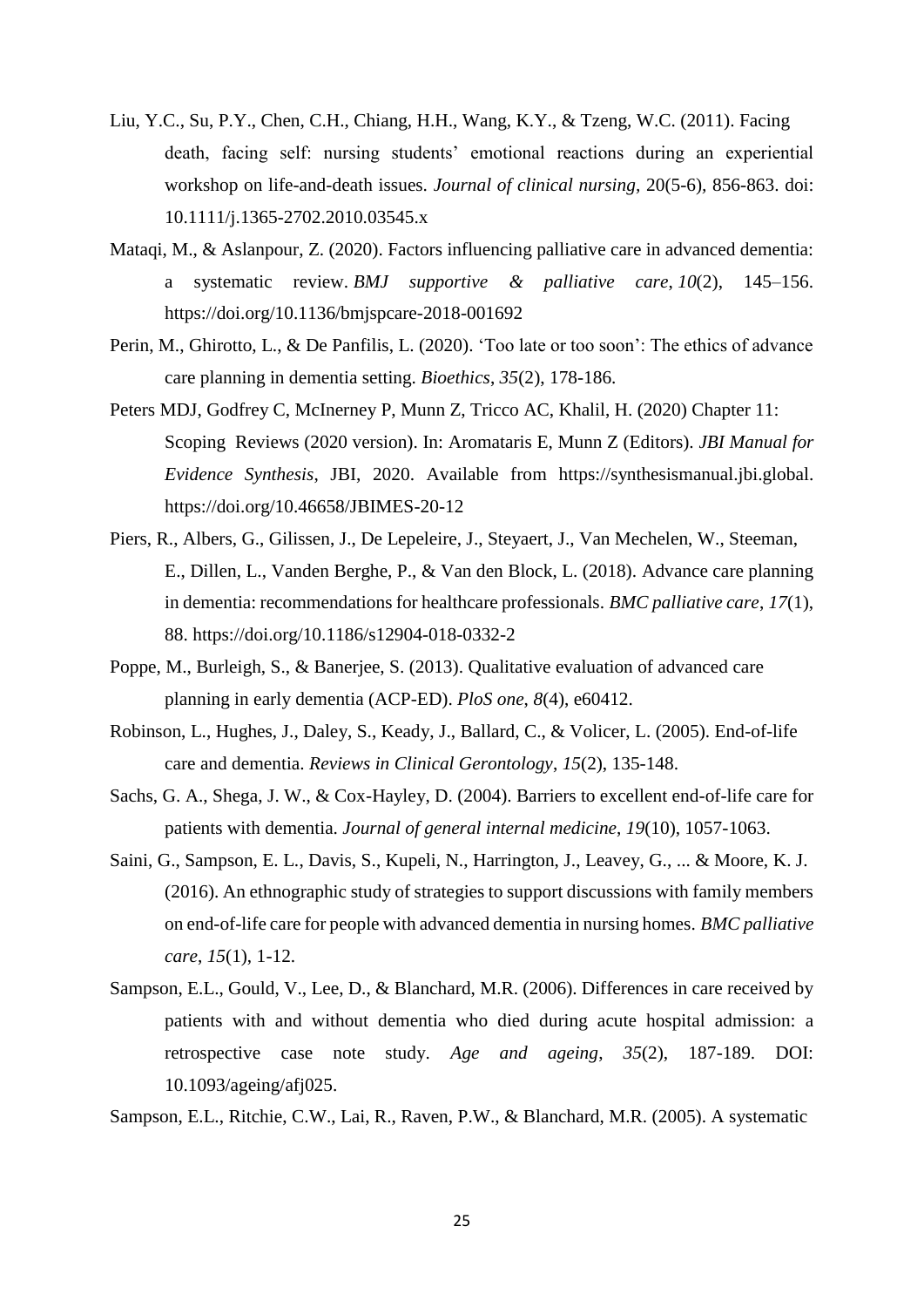review of the scientific evidence for the efficacy of a palliative care approach in advanced dementia. *International Psychogeriatrics,* 17(1), 31. DOI: 10.1017/S1041610205001018.

- Sellars, M., Chung, O., Nolte, L., Tong, A., Pond, D., Fetherstonhaugh, D., McInerney, F., Sinclair, C., & Detering, K. M. (2019). Perspectives of people with dementia and carers on advance care planning and end-of-life care: A systematic review and thematic synthesis of qualitative studies. *Palliative medicine*, *33*(3), 274-290. Utilised at the 7th of May 2021, from<https://journals.sagepub.com/doi/full/10.1177/0269216318809571>
- Spacey, A., Scammell, J., Board, M., & Porter, S. (2021). A critical realist evaluation of advance care planning in care homes. *Journal of Advanced Nursing*.
- Stirling, C., McInerney, F., Andrews, S., Ashby, M., Toye, C., Donohue, C., ... & Robinson, A. (2014). A tool to aid talking about dementia and dying–development and evaluation. *Collegian*, *21*(4), 337-343.
- Wendrich-van Dael, A., Bunn, F., Lynch, J., Pivodic, L., Van den Block, L., & Goodman, C. (2020). Advance care planning for people living with dementia: An umbrella review of effectiveness and experiences. *International journal of nursing studies*, *107*, 103576. https://doi.org/10.1016/j.ijnurstu.2020.103576
- World Health Organization. (2020, 21<sup>st</sup> of September). *Dementia*. Utilised at the 25<sup>th</sup> of April 2021, from [https://www.who.int/news-room/fact](https://www.who.int/news-room/fact-sheets/detail/dementia#:~:text=Worldwide%2C%20around%2050%20million%20people%20have%20dementia%2C%20with%20nearly%2060,is%20between%205%2D8%25)[sheets/detail/dementia#:~:text=Worldwide%2C%20around%2050%20million%20peo](https://www.who.int/news-room/fact-sheets/detail/dementia#:~:text=Worldwide%2C%20around%2050%20million%20people%20have%20dementia%2C%20with%20nearly%2060,is%20between%205%2D8%25) [ple%20have%20dementia%2C%20with%20nearly%2060,is%20between%205%2D8](https://www.who.int/news-room/fact-sheets/detail/dementia#:~:text=Worldwide%2C%20around%2050%20million%20people%20have%20dementia%2C%20with%20nearly%2060,is%20between%205%2D8%25) [%25](https://www.who.int/news-room/fact-sheets/detail/dementia#:~:text=Worldwide%2C%20around%2050%20million%20people%20have%20dementia%2C%20with%20nearly%2060,is%20between%205%2D8%25)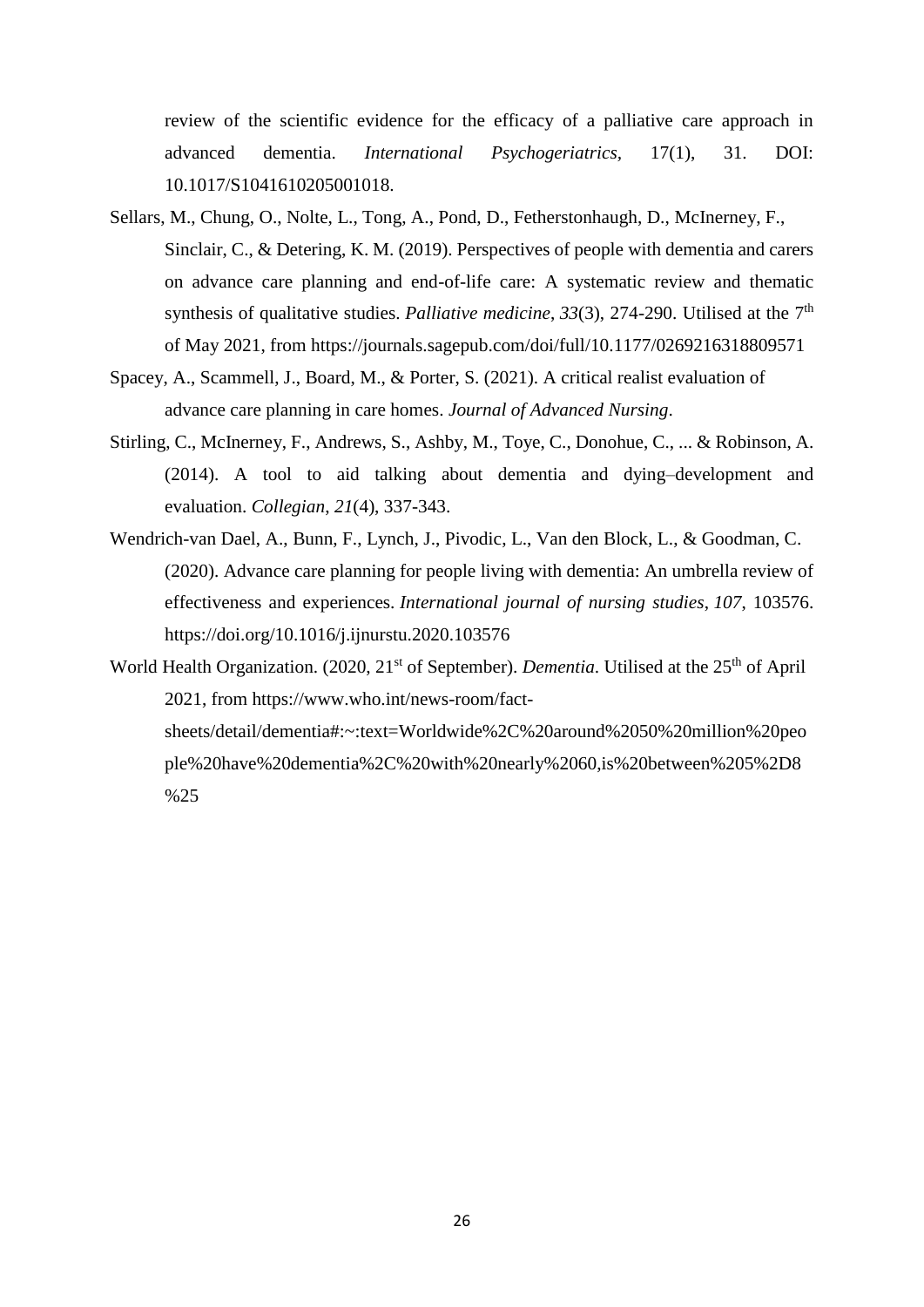# Appendices

## **Appendix A: Table of study characteristics**

<span id="page-26-0"></span>

| <b>Authors, Year of</b>                     | <b>Title</b>                                                                                                                                                  | <b>Study design</b>                                                                                                                                                                              | Study objective(s)                                                                                                                                                                                                                                                                       | Main findings regarding EOL communication in                                                                                                                                                                                                                                                                                                                                                                                                                                                                                                                                                                   | <b>Reported recommendations</b>                                                                                                                                                                                                                                                                                                                                                                                                                                                                                                         |
|---------------------------------------------|---------------------------------------------------------------------------------------------------------------------------------------------------------------|--------------------------------------------------------------------------------------------------------------------------------------------------------------------------------------------------|------------------------------------------------------------------------------------------------------------------------------------------------------------------------------------------------------------------------------------------------------------------------------------------|----------------------------------------------------------------------------------------------------------------------------------------------------------------------------------------------------------------------------------------------------------------------------------------------------------------------------------------------------------------------------------------------------------------------------------------------------------------------------------------------------------------------------------------------------------------------------------------------------------------|-----------------------------------------------------------------------------------------------------------------------------------------------------------------------------------------------------------------------------------------------------------------------------------------------------------------------------------------------------------------------------------------------------------------------------------------------------------------------------------------------------------------------------------------|
| <b>Publication, Country</b>                 |                                                                                                                                                               |                                                                                                                                                                                                  |                                                                                                                                                                                                                                                                                          | PWD <sup>3</sup>                                                                                                                                                                                                                                                                                                                                                                                                                                                                                                                                                                                               |                                                                                                                                                                                                                                                                                                                                                                                                                                                                                                                                         |
| Hill et al., (2018) United<br><b>States</b> | 'Staff perspectives of<br>barriers to access and<br>delivery of palliative<br>care for persons with<br>dementia in long-term<br>care.'                        | Qualitative design<br>with interviews.<br>analysed using<br>phenomenological<br>methodology.<br>Participants: Nursing<br>home staff.                                                             | This study investigated<br>experiences of long-<br>term care staff<br>delivering palliative<br>care to PWD and the<br>way care is delivered.<br>Also, the study aimed<br>to learn which<br>guidelines were used,<br>and whether policies<br>affected the delivery of<br>palliative care. | Staff indicated that communication with PWD made it<br>more difficult to provide palliative care.<br>Staff-family communication: Families could become<br>emotional, aggressive, etc. which made it difficult to make<br>care decisions collaboratively.<br>Staff-resident communication: Staff felt uncertain if they<br>met the needs of PWD because of the lack of meaningful<br>communication with them.<br>Staff-co-worker communication: Nurses stated that they<br>lacked communication with physician. Other professionals<br>sometimes felt excluded from the communication process<br>by physicians. | Education for families would facilitate palliative care.<br>This could be done by the staff and would concern the<br>dying process, nature of dementia, etc.                                                                                                                                                                                                                                                                                                                                                                            |
| Kim et al., (2018)<br><b>United States</b>  | 'Surrogates'<br>experiences of<br>engaging in physician<br>orders for life-<br>sustaining treatment<br>discussions for<br>persons with<br>advanced dementia.' | Qualitative descriptive<br>design. Data from<br>semi-structured<br>interviews with<br>surrogates were<br>analysed using<br>directed content<br>analytic methods.<br>Participants:<br>surrogates. | This studies describes<br>the experiences of<br>family surrogates' with<br>POLST <sup>4</sup> discussions<br>with primary care<br>providers.                                                                                                                                             | The clear explanation of clinical information is found to be<br>important for surrogates and stimulates the conversation.<br>Also, surrogates found it important that HCPs <sup>5</sup> , in<br>conversation, are sensitive, listened, understood the<br>surrogate's need and gave the surrogate time to ask<br>questions. When the HCP exhibited these communication<br>skills and was 'warm' and 'caring' and 'open to the<br>opinion of the surrogate', surrogates felt respected and<br>understood.                                                                                                        | The VALUE mnemonic approach by Lautrette et al.,<br>(2007) was supported by the outcomes of this study.<br>This, according to the outcomes, namely demonstrates<br>strong communication skills.<br>Furthermore, it is recommended that HCPs<br>think about the presentation of clinical information as<br>clarity helps facilitate the conversation and helps with<br>relationship building.                                                                                                                                            |
| Ingravallo et al., (2017)<br><b>Italy</b>   | 'Discussing advance<br>care planning:<br>insights from older<br>people living in<br>nursing homes and<br>from family<br>members.'                             | Qualitative study using<br>face-to-face<br>interviews. Data were<br>analysed using content<br>analysis. Participants:<br>NH <sup>6</sup> residents and<br>family members.                        | This study aimed to<br>explore the attitudes of<br>NH residents and<br>family members toward<br>$ACP7$ and their<br>opinions as to the right<br>time to broach the<br>subject, the manner in<br>which it should be<br>approached, and the<br>content of ACP.                             | The results of this article mainly focus on barriers which,<br>when tackled, could eventually facilitate good<br>conversation.<br>Some PWD were more interested in informal<br>care planning rather than formal. Educational level of<br>participants sometimes provided difficulties in the<br>conversation. Also, timing the initiation of a conversation<br>about EOL <sup>8</sup> is different for everyone which can be<br>considered a barrier.<br>Moreover, participants stated that physicians were<br>not always available to discuss health concerns.                                                | Family members seem important in discussing ACP<br>for NH residents. This indicates that intimacy is<br>important for PWD. However, this does not account<br>for everyone. Some family members were unwilling to<br>talk about ACP with PWD. These results identify the<br>need for a facilitator outside the family who can<br>stimulate ACP conversations.<br>Furthermore, the study recommends that the<br>readiness of a person to be involved in conversations<br>about ACP should be assessed before engaging in<br>conversation. |

<sup>&</sup>lt;sup>3</sup> PWD: People with dementia

```
8 EOL: End of life
```
<span id="page-26-1"></span> $\overline{a}$ 

<sup>4</sup> POLST: Physician orders for life-sustaining treatment

<sup>5</sup> HCP: Health care professional

<sup>&</sup>lt;sup>6</sup> NH: Nursing home

<sup>7</sup> ACP: Advance care planning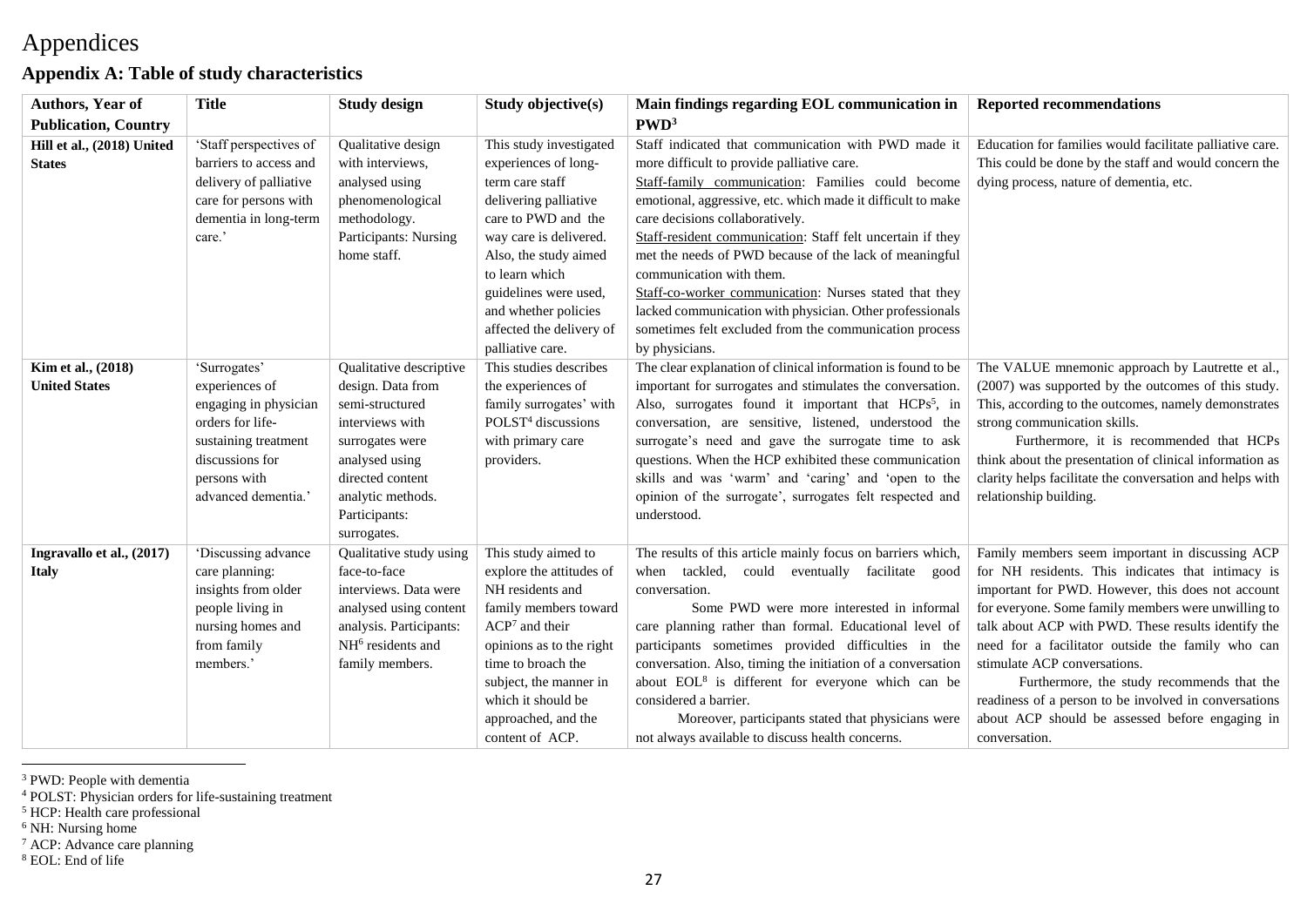| Authors, Year of                                               | <b>Title</b>                                                                                                                    | <b>Study design</b>                                                                                                                                                                                                                               | Study objective(s)                                                                                                                                                              | Main findings regarding EOL communication in                                                                                                                                                                                                                                                                                                                                                                                                                                                                        | <b>Reported recommendations</b>                                                                                                                                                                                                                                                                                                                                                                                                                                                                                                                               |
|----------------------------------------------------------------|---------------------------------------------------------------------------------------------------------------------------------|---------------------------------------------------------------------------------------------------------------------------------------------------------------------------------------------------------------------------------------------------|---------------------------------------------------------------------------------------------------------------------------------------------------------------------------------|---------------------------------------------------------------------------------------------------------------------------------------------------------------------------------------------------------------------------------------------------------------------------------------------------------------------------------------------------------------------------------------------------------------------------------------------------------------------------------------------------------------------|---------------------------------------------------------------------------------------------------------------------------------------------------------------------------------------------------------------------------------------------------------------------------------------------------------------------------------------------------------------------------------------------------------------------------------------------------------------------------------------------------------------------------------------------------------------|
| <b>Publication, Country</b>                                    |                                                                                                                                 |                                                                                                                                                                                                                                                   |                                                                                                                                                                                 | PWD'                                                                                                                                                                                                                                                                                                                                                                                                                                                                                                                |                                                                                                                                                                                                                                                                                                                                                                                                                                                                                                                                                               |
| Kim et al., (2019)<br><b>United States</b>                     | 'Exploring provider-<br>surrogate<br>communication<br>during POLST<br>discussions for<br>individuals with<br>advanced dementia. | Qualitative descriptive<br>study design. Data<br>from audio-recordings<br>of POLST discussions<br>were analysed using<br>directed content<br>analysis. Participants:<br>surrogates and<br>providers.                                              | This study explored the<br>communication<br>between provider and<br>surrogate<br>during<br>POLST discussions for<br>PWD.                                                        | Surrogates place high importance on understanding<br>clinical information of POLST. However, HCPs rarely<br>conveyed comprehensive information during these<br>discussions. Findings of this study shows that all providers<br>executed strategies for communicating emotional support.<br>This was found to be important in building relationships<br>with surrogates. Two elements were not observed often: 1)<br>communication about expectations; 2) decision making<br>roles between providers and surrogates. | Findings of this study show that higher emphasis<br>should be placed on providers conveying information<br>about life sustaining treatments. Furthermore, the<br>conversation would be facilitated if HCPs asked<br>surrogates about their expectations of the trajectory of<br>dementia and life-sustaining treatments. Also, it would<br>be facilitating if HCPs discussed preferred DM <sup>9</sup> roles<br>and levels op participation in DM.                                                                                                            |
| Lawrence et al., (2011)<br><b>United Kingdom</b>               | 'Dying well with<br>dementia: qualitative<br>examination of end-<br>of-life care'                                               | Qualitative study with<br>in-depth interviews<br>which were analysed<br>using the constant<br>comparison method.<br>Participants: bereaved<br>family carers and care<br>professionals.                                                            | This study aimed to<br>define good EOL care<br>for PWD and it aimed<br>to identify how to<br>deliver this across care<br>settings in the UK.                                    | When communication was infrequent and plans were not<br>followed, individuals indicated a poor experience of<br>communication.<br>Data showed that staff placed emphasis on<br>holistic care characterised by 'getting to know the person'.<br>This was achieved through spending time with PWD and<br>their family. However, staff stated that building<br>relationships with PWD and their informal caregivers<br>could be distressing. Furthermore, HCPs have difficulties<br>knowing when to discuss ACP.       | Because HCPs experience that building close<br>relationships with PWD (especially in the last phase)<br>is distressing, it is recommended that HCPs are<br>provided support in managing anxieties.                                                                                                                                                                                                                                                                                                                                                            |
| Poppe, Burleigh, &<br>Banerjee (2013) United<br><b>Kingdom</b> | 'Qualitative<br>evaluation of<br>advanced care<br>planning in early<br>dementia (ACP-ED)                                        | Qualitative study<br>design with in-depth<br>interviews. Data were<br>analysed with the<br>constant comparison<br>method to identify<br>themes. Participants:<br>PWD. Carers of PWD<br>and staff from memory<br>service and CMHTs <sup>10</sup> . | The aim of this study<br>was to explore if ACP<br>could be discussed with<br>PWD, shortly after<br>diagnosis.                                                                   | From findings it seems that the ACP-ED tool enables ACP<br>in PWD. This tool was perceived as a useful intervention.<br>Knowing PWD's wishes in case of being a proxy<br>decisionmaker in the future was perceived as helpful to<br>carers. However, the timing of having conversations about<br>ACP is difficult. This study reflects that ACP should be<br>discussed as soon as possible.                                                                                                                         | The authors of this study recommend that the topic<br>should be initiated by HCPs, as PWD and their<br>informal caregivers are less likely to initiate the<br>conversation. This needs to be acknowledged as a core<br>part of their job. Furthermore, this study recommends<br>that memory services and CMHTs are needed to<br>decide the timing of initiation of the conversation.<br>Data from this study also suggests that staff found<br>training and supervision important in order to increase<br>their confidence in initiating these conversations. |
| Stirling et al., (2014)<br>Australia                           | 'A tool to aid talking<br>about dementia and<br>dying - Development<br>and evaluation.'                                         | The study was part of<br>a larger mixed method<br>study, not yet reported.<br>Data was qualitatively<br>evaluated via thematic<br>analysis. Participants:<br>HCPs and surrogates                                                                  | The objective of the<br>study was to evaluate a<br>tool aimed at<br>facilitating<br>communication<br>between Advanced<br>Care Facilities staff and<br>family members of<br>PWD. | Data showed that HCPs felt that communication about<br>dying could be improved. There were no structured<br>approaches to initiating EOL discussions. Often HCPs<br>relied on their intuition when talking about issues when<br>death is approaching.<br>Barriers to the conversation was prognostic<br>confusion and a lack of knowledge on dementia. The<br>'discussion tool' supported HCPs in their communication<br>skills which improved quality of communication between<br>staff and families.              | The authors of this study recommend that nurses need<br>to indicate the future care issues and discuss the place<br>of a palliative approach. A tool such as the 'discussion<br>tool' used in this study, can help staff gain their<br>confidence. This could potentially facilitate situations<br>where unfamiliar and uncomfortable practices might<br>be normally avoided.                                                                                                                                                                                 |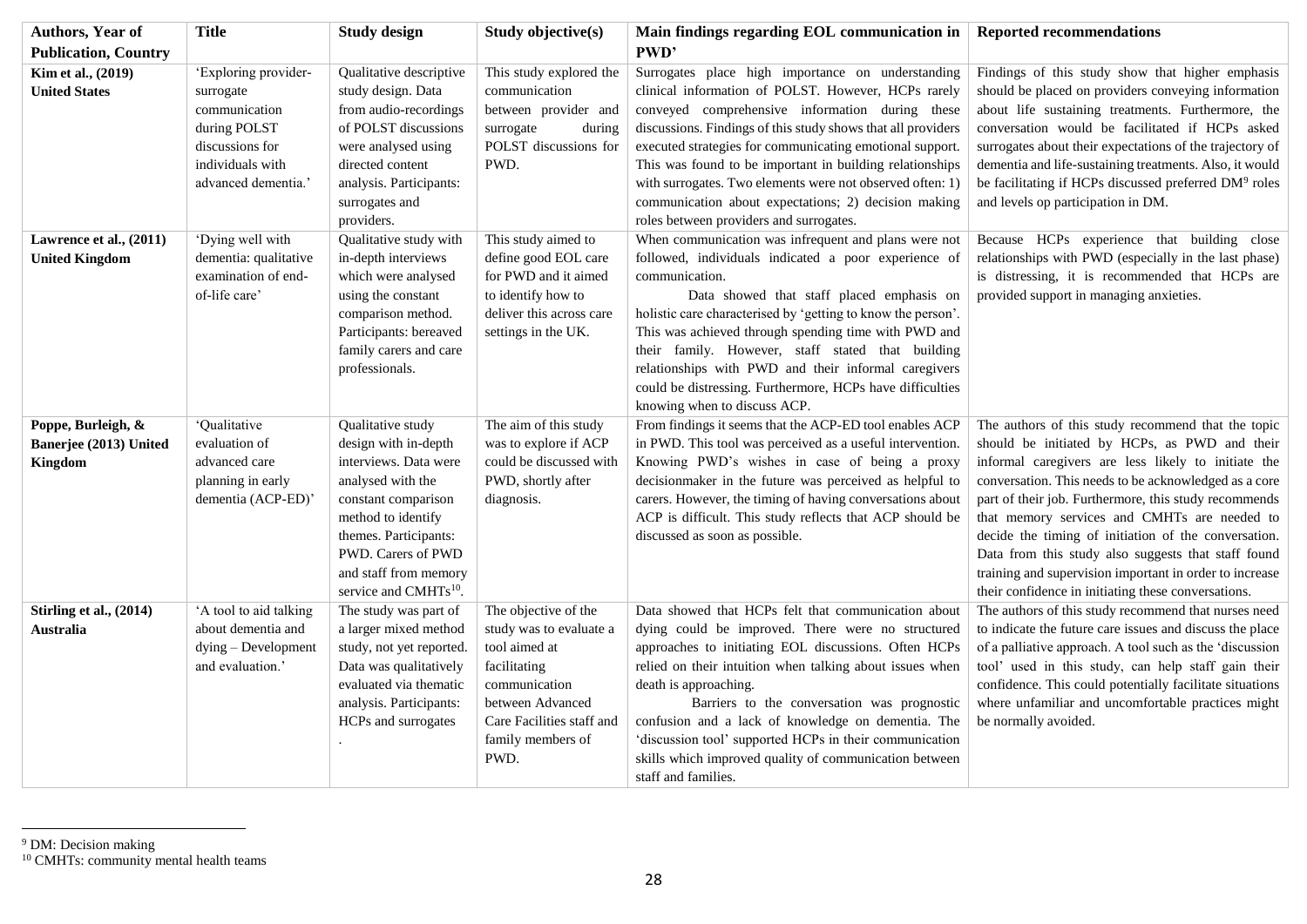| Authors, Year of                               | <b>Title</b>                                                                                                                                                                  | <b>Study design</b>                                                                                                                                                                                                                                                                                                                 | Study objective(s)                                                                                                                                                         | Main findings regarding EOL communication in                                                                                                                                                                                                                                                                                                                                                                                                                                                                                                                                                                                                                                                                                                                                                                                                                                           | <b>Reported recommendations</b>                                                                                                                                                                                                                                                                                                                                                                                                                                                                                                     |
|------------------------------------------------|-------------------------------------------------------------------------------------------------------------------------------------------------------------------------------|-------------------------------------------------------------------------------------------------------------------------------------------------------------------------------------------------------------------------------------------------------------------------------------------------------------------------------------|----------------------------------------------------------------------------------------------------------------------------------------------------------------------------|----------------------------------------------------------------------------------------------------------------------------------------------------------------------------------------------------------------------------------------------------------------------------------------------------------------------------------------------------------------------------------------------------------------------------------------------------------------------------------------------------------------------------------------------------------------------------------------------------------------------------------------------------------------------------------------------------------------------------------------------------------------------------------------------------------------------------------------------------------------------------------------|-------------------------------------------------------------------------------------------------------------------------------------------------------------------------------------------------------------------------------------------------------------------------------------------------------------------------------------------------------------------------------------------------------------------------------------------------------------------------------------------------------------------------------------|
| <b>Publication, Country</b>                    |                                                                                                                                                                               |                                                                                                                                                                                                                                                                                                                                     |                                                                                                                                                                            | <b>PWD</b>                                                                                                                                                                                                                                                                                                                                                                                                                                                                                                                                                                                                                                                                                                                                                                                                                                                                             |                                                                                                                                                                                                                                                                                                                                                                                                                                                                                                                                     |
| Spacey et al., (2021)<br><b>United Kingdom</b> | 'A critical realist<br>evaluation of advance<br>care planning in care<br>homes.'                                                                                              | Qualitive study with<br>data collected through<br>the use of focus groups<br>and semi-structured<br>interviews. Data were<br>analysed using<br>thematic analysis.<br>Participants: nurses,<br>care assistants,<br>bereaved relatives and<br>domiciliary staff.                                                                      | The aim of this study<br>was to evaluate ACP of<br>EOL care in care<br>homes.                                                                                              | Data showed that HCPs encounter emotional difficulties in<br>frequently engaging in discussions about the EOL. When<br>emotional needs of HCPs are not met, they rushed and<br>avoided these discussions, also because they are scared to<br>upset PWD.<br>Also, a lack of education, especially in informal<br>caregivers of NHs, appeared to be a barrier to engage in<br>EOL conversations. This is often due to preconceived<br>assumptions and communication barriers.<br>Educational mechanisms which were common<br>were, for instance, shadowing. This helped staff learn the<br>practicalities. However, data showed that more support for<br>care home staff is needed.                                                                                                                                                                                                      | Findings show that a lack of resources prevent change<br>as the need for education and support is not met. While<br>this study acknowledges that costs need to be taken<br>into account, the results show that quality issues in<br>providing EOL care proofs the need of more resources.<br>The authors recommend that care homes need to<br>incorporate greater support for HCPs in their cost base.<br>Findings recommend education for<br>supporting HCPs emotionally to improve their ability<br>to engage in EOL discussions. |
| Perin, Ghirotto, & De<br>Panfilis (2020) Italy | "Too late or too<br>soon': The ethics of<br>advance care planning<br>in dementia setting.'                                                                                    | Phenomenologically<br>oriented qualitative<br>study with semi-<br>structured interviews<br>analysed with IPA <sup>11</sup><br>methodological<br>indications.<br>Participants: HCPs                                                                                                                                                  | This study aimed to<br>frame the perception of<br>physicians caring for<br>PWDs regarding ACP.<br>Another aim was to<br>describe the physicians<br>difficulties and needs. | From the results it appears that initiating ACP is difficult<br>for physicians. These HCPs also find that building a<br>relationship with the family is important in order to gather<br>information on a PWDs' wishes and care preferences.<br>However, HCPs also state that connecting with family is<br>not always easy.                                                                                                                                                                                                                                                                                                                                                                                                                                                                                                                                                             | The authors from this study recommend special<br>training for HCPs in communicating with PWD and<br>their families. This would support HCPs and their<br>emotional burden of these communication processes.<br>Another important facilitating factor of the<br>ACP discussion is the relationship between HCPs and<br>family members. This helps overcoming some direct<br>discussions between HCPs and PWD.                                                                                                                        |
| Saini et al., (2016)<br><b>United Kingdom</b>  | 'An ethnographic<br>study of strategies to<br>support discussions<br>with family members<br>on end-of-life care for<br>people with advanced<br>dementia in nursing<br>homes.' | Ethnographic study<br>using qualitative data<br>extracted from a<br>reflective diary kept<br>by a professional<br>delivering the<br>intervention and from<br>interviews with HCPs<br>and family members<br>of PWD in NHs.<br>Participants:<br>professionals<br>delivering the<br>intervention (ICL),<br>HCPs and family<br>members. | This study aimed to<br>examine practices<br>relating to EOL<br>discussions with family<br>members of PWD in<br>NHs and to explore<br>strategies to improve<br>practice.    | Education on dementia for family and staff seems to be<br>facilitating EOL conversations. For HCPs training would<br>help as HCPs often lacked confidence. Training was a<br>useful tools in order to increasing confidence and seeing<br>things from the families' perspective.<br>Data also showed that delivering continuous care<br>and ongoing conversation facilitated the building of<br>relationships, provide reassurance and allowed time for the<br>family to process all information. Having these discussions<br>appeared to increase the family's capacity to make<br>decisions on EOL care.<br>Results showed that family members often<br>preferred informal EOL discussions over formalised<br>discussions in writing. HCPs however, preferred<br>formalised documentation of EOL discussions in order to<br>meet requirements and prove the conversation took place. | It is recommended that EOL discussions are ongoing<br>rather than a 'one-off task driven conversation'.<br>Furthermore, planning time for these conversations<br>seems to be facilitating in order to develop good and<br>sensitive conversation. The authors of this study also<br>recommend a coordinator who has time, knowledge<br>and communication skills to have EOL conversations.<br>This person could train and support staff and therefore<br>promote these discussions in a NH setting.                                 |

 $\overline{a}$ 

<sup>&</sup>lt;sup>11</sup> IPA: Interpretative phenomenological analysis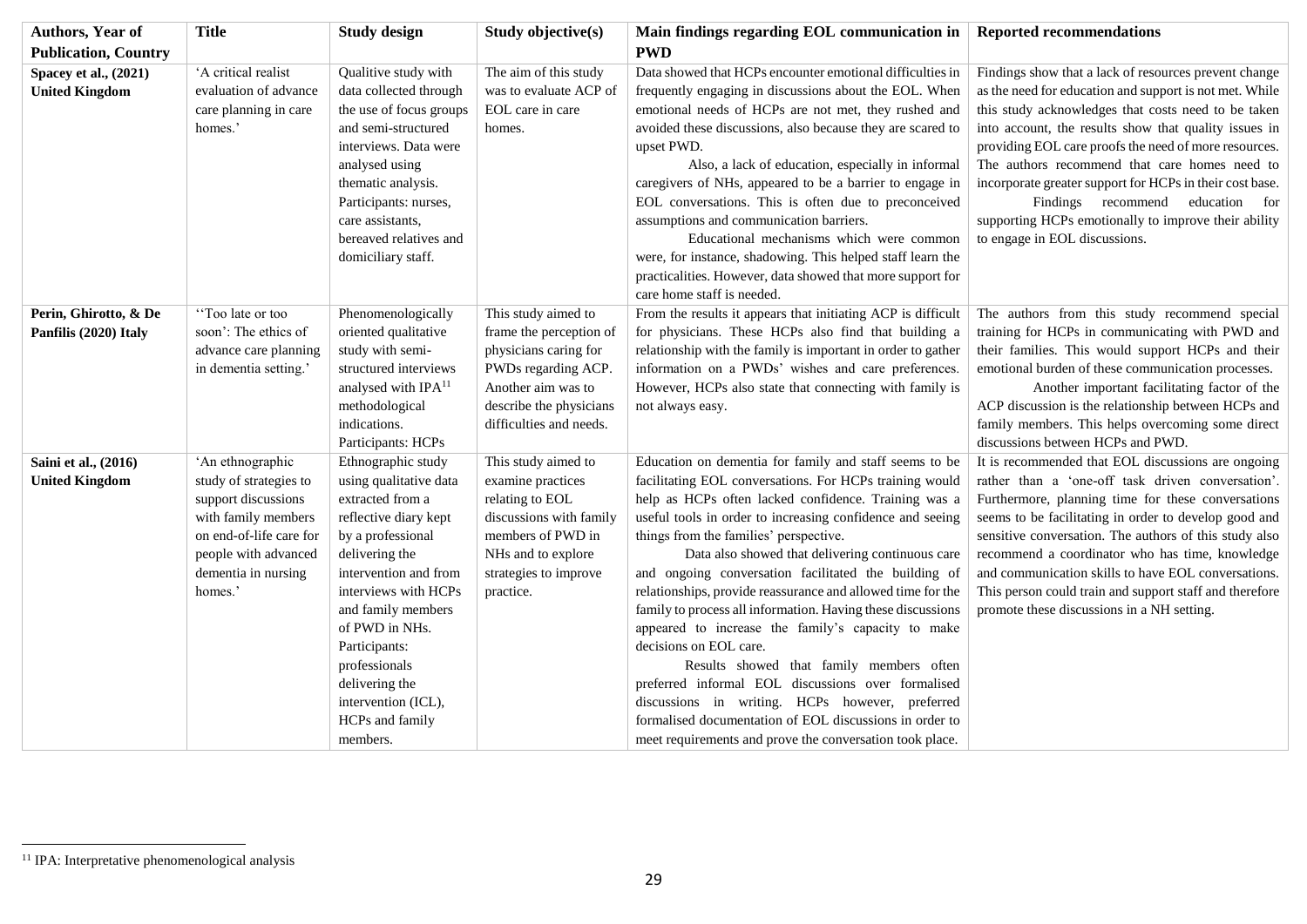## Table 2 Example phrases from included studies per theme

<span id="page-29-0"></span>

| Clear explanation of clinical information and ACP                                                                                                                                                                                                                                                                                                                                                                                                                                                                                                                                                                                                                                                                                                                                                                                                                                                                                                                                                                                                                                                                                                                                                                                                                                                                                                                                                                                                                                      | <b>Clear role differentiation</b>                                                                                                                                                                                                                                                                                                                                                                                                                                                                                                                                                                                                                                                                                                                                                                                                                                                                                                                                                                                                                      | <b>Facilitating communicative skills</b>                                                                                                                                                                                                                                                                                                                                                                                                                                                                                                                                                                                                                                                                                                                                                                                                                                                                                                                                                                                                                                                                                                                                                                                                                                                                                                                                                                                                                                                                                                                                                                                                                                                                                                                                                                                                                                                                                                                                                                                                                                                                                                                                                                                                      |
|----------------------------------------------------------------------------------------------------------------------------------------------------------------------------------------------------------------------------------------------------------------------------------------------------------------------------------------------------------------------------------------------------------------------------------------------------------------------------------------------------------------------------------------------------------------------------------------------------------------------------------------------------------------------------------------------------------------------------------------------------------------------------------------------------------------------------------------------------------------------------------------------------------------------------------------------------------------------------------------------------------------------------------------------------------------------------------------------------------------------------------------------------------------------------------------------------------------------------------------------------------------------------------------------------------------------------------------------------------------------------------------------------------------------------------------------------------------------------------------|--------------------------------------------------------------------------------------------------------------------------------------------------------------------------------------------------------------------------------------------------------------------------------------------------------------------------------------------------------------------------------------------------------------------------------------------------------------------------------------------------------------------------------------------------------------------------------------------------------------------------------------------------------------------------------------------------------------------------------------------------------------------------------------------------------------------------------------------------------------------------------------------------------------------------------------------------------------------------------------------------------------------------------------------------------|-----------------------------------------------------------------------------------------------------------------------------------------------------------------------------------------------------------------------------------------------------------------------------------------------------------------------------------------------------------------------------------------------------------------------------------------------------------------------------------------------------------------------------------------------------------------------------------------------------------------------------------------------------------------------------------------------------------------------------------------------------------------------------------------------------------------------------------------------------------------------------------------------------------------------------------------------------------------------------------------------------------------------------------------------------------------------------------------------------------------------------------------------------------------------------------------------------------------------------------------------------------------------------------------------------------------------------------------------------------------------------------------------------------------------------------------------------------------------------------------------------------------------------------------------------------------------------------------------------------------------------------------------------------------------------------------------------------------------------------------------------------------------------------------------------------------------------------------------------------------------------------------------------------------------------------------------------------------------------------------------------------------------------------------------------------------------------------------------------------------------------------------------------------------------------------------------------------------------------------------------|
| <b>Themes</b><br>"() some residents and family members outlined possible difficulties<br>in understanding treatment options or expressing opinions on health<br>issues due to the resident's low educational level." (Ingravallo et al.,<br>2018)<br>"Findings emphasized that providers' clear explanations during POLST<br>conversations assisted surrogates to process information." (Kim et al.,<br>2018)<br>"() giving surrogates the opportunity to ask questions and explain<br>treatments using their own words can promote surrogates' understanding<br>$()$ " (Kim et al., 2018)<br>"Clinical information is critical for surrogates to make sound decisions;<br>thus, nurse practitioners should think about what information is<br>necessary for surrogates and how the information should be presented."<br>(Kim et al., 2018)<br>"Our findings highlight areas that require providers' attention to conduct<br>effective communication, such as conveying comprehensive information<br>about life-sustaining treatments, ()." (Kim et al., 2019)<br>"Others said that some patients were worried that by discussing advance<br>care planning, they would no longer be allowed to make decisions. They<br>stressed the importance of giving patients and carers detailed information<br>about ACP before the discussion took place, so that patients would not<br>feel threatened by the discussion and so they could decide whether to<br>proceed." (Poppe et al., 2013) | "() staff at homes with no formal palliative care committee expressed<br>frustration in making end-of-life decisions with no protocol to guide<br>them and no one willing to lead in decision-making." (Hill et al., 2018)<br>"Regarding the person who it would be better to discuss ACP with, the<br>physician, followed by the nurse, was the healthcare provider who was<br>more frequently cited by residents ()" (Ingravallo et al., 2018)<br>"This result highlighted the need for the intervention of a facilitator<br>outside the family, who can act as a primer and catalyst for ACP<br>conversations." (Ingravallo et al., 2018)<br>"() it is important for providers and surrogates to engage in open<br>discussions about preferred roles in decision-making rather than assume<br>all surrogates prefer the same level of responsibility." (Kim et al., 2019)<br>"One subtheme () reflected the value of the independence of the ICL<br>role, (). This allowed family members more ease in talking to the ICL."<br>(Siani et al., 2016) | "() surrogates appreciated that providers were open to surrogates<br>statements, were interested in knowing surrogates' feelings, listened<br>carefully, communicated their personal knowledge about the patient, and<br>gave surrogates opportunities to comment." (Kim et al., 2018)<br>"Other surrogates felt that the provider cared because the provider<br>expressed their concern for the surrogate or the family member." (Kim<br>et al., 2018)<br>"Also, providers' openness to and support for surrogates' opinions and<br>decisions helped surrogates feel understood by providers." (Kim et al.,<br>2018)<br>"Nine surrogates described features of the providers' communication that<br>contributed to feeling respected and understood, providing one or more<br>examples of how providers were sensitive, listened, and understood their<br>needs" (Kim et al., 2018)<br>"Moreover, providers' active listening, giving surrogates the space to<br>comment, and answering questions made surrogates feel cared for and<br>understood by providers: "Well, it was interactive, that [the provider]<br>could hear what I said. There was space for me to comment and [the<br>provider] would go over something a second time"." (Kim et al., 2018)<br>"() providers need to demonstrate strong communication skills, such as<br>using the VALUE mnemonic approach or other valid communication<br>strategies. (), giving surrogates the opportunity to ask questions and<br>explain treatments using their own words can promote surrogates'<br>understanding and feelings of being respected and understood." (Kim et<br>al., 2018)<br>"Family members spoke positively about staff interacting with their<br>relative. () Staff described getting to know individual's interests,<br>sensitivities and preferences." (Lawrence et al., 2011)<br>"Staff said it was important to be perceptive about how the patient felt<br>during the discussion, to conduct the discussion in a sensitive way and<br>to be able to listen and let the patient guide the discussion as much as<br>possible. They highlighted the importance of being open minded and<br>not judging patients for their wishes. Good communication skills were |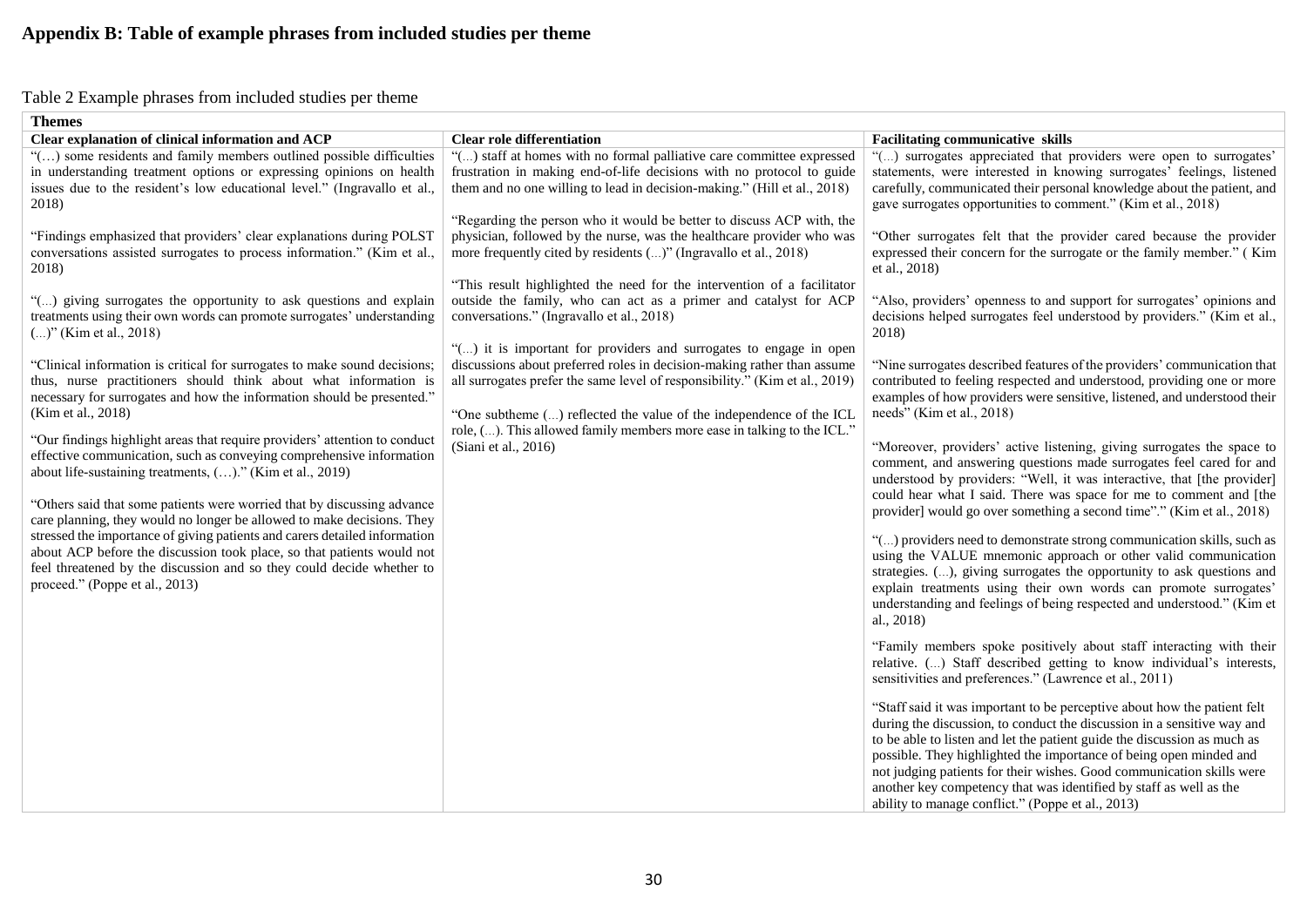## Table 2: Example phrases from included studies per theme

| <b>Themes</b>                                                                                                                                                                                                                                                                                             |                                                                                                                                                                                                                                                                                              |                                                                                                                                                                               |
|-----------------------------------------------------------------------------------------------------------------------------------------------------------------------------------------------------------------------------------------------------------------------------------------------------------|----------------------------------------------------------------------------------------------------------------------------------------------------------------------------------------------------------------------------------------------------------------------------------------------|-------------------------------------------------------------------------------------------------------------------------------------------------------------------------------|
| <b>Building relationships</b>                                                                                                                                                                                                                                                                             | <b>Education</b>                                                                                                                                                                                                                                                                             | <b>Sufficient time</b>                                                                                                                                                        |
| "Participants reported that residents' relationships with ever-increasing                                                                                                                                                                                                                                 | Educating families and the public was a facilitator for palliative care                                                                                                                                                                                                                      | "Good quality palliative care is inherently more time-intensive (). This                                                                                                      |
| parttime staff were not as strong as with full-time staff." (Hill et al., 2018)                                                                                                                                                                                                                           | identified by participants, (). Most participants felt there was a general<br>lack of knowledge about the dying process." (Hill et al., 2018)                                                                                                                                                | is discrepant with the current task-oriented nature of care in most long-<br>term care homes." (Hill et al., 2018)                                                            |
| "Participants stated that a better relationship could be fostered with the                                                                                                                                                                                                                                |                                                                                                                                                                                                                                                                                              |                                                                                                                                                                               |
| family if there was a discussion about the dying process with the family<br>during the admission interview. Specifically, participants expressed that<br>it was imperative that long-term care home staff explain in detail what<br>care could be given and discuss the wishes of the resident, including | "() factors that facilitated better palliative care in more progressive<br>homes. Firstly, staff were trained formally in palliative care. Most felt<br>confident in their skills and were willing to evaluate their own<br>performances and learn from their mistakes." (Hill et al., 2018) | "() but some of them reported a lack of availability of physicians when<br>discussing health issues, or that they did not have much time."<br>(Ingravallo et al., 2018)       |
| advance directives." (Hill et al., 2018)                                                                                                                                                                                                                                                                  |                                                                                                                                                                                                                                                                                              | "First, she pointed out that the provider seemed overwhelmed and                                                                                                              |
| "Other participants (both residents and family members) stressed the                                                                                                                                                                                                                                      | "Moreover, they thought good training and refreshers made staff feel<br>more confident about ACP, and good preparation was seen as important                                                                                                                                                 | distracted $()$ " (Kim et al., 2018)                                                                                                                                          |
| importance of both closeness and trust when talking about these issues."<br>(Ingravallo et al., 2018)                                                                                                                                                                                                     | for facilitating the discussion." (Poppe, Burleigh, & Banerjee, 2013)                                                                                                                                                                                                                        | "Getting to know the individual's () was identified as a difficulty within<br>general hospitals, as staff did not have the advantage of spending time                         |
| "Our findings also show that all providers demonstrated several<br>strategies for communicating emotional support, which is critical to                                                                                                                                                                   | "Staff identified knowledge about dementia, knowledge about available<br>resources and knowledge of one's own limitations as key skills and<br>competencies for discussing ACP." (Poppe et al., 2013)                                                                                        | with the individual and their families over a long period." (Lawrence et<br>al., $2011$ )                                                                                     |
| building relationships with surrogates." (Kim et al., 2019)                                                                                                                                                                                                                                               |                                                                                                                                                                                                                                                                                              | "Staff were concerned that discussing ACP might be time consuming.                                                                                                            |
| "The provision of psychosocial support is a fundamental tenet of end-of-<br>life care, and family members were unequivocal in the value that they<br>placed on it." (Lawrence et al., 2011)                                                                                                               | "Further training and an educational course about the specific<br>communication skills needed are urgently required to ease the<br>implementation of ACP, as well as a broader involvement of institutions<br>and other professionals." (Perin et al., 2020)                                 | They thought in some cases the discussions might require more than one<br>session and advance care plans would have to be reviewed." (Poppe et<br>al., 2013)                  |
|                                                                                                                                                                                                                                                                                                           |                                                                                                                                                                                                                                                                                              | It was acknowledged that the GSFCH provided useful education and                                                                                                              |
| "Having built a good relationship with the patient and the patient's family<br>was seen as a facilitator for advance care planning by staff members.<br>Staff felt a patient would be more open to discuss ACP if they knew and<br>trusted the person delivering the intervention." (Poppe et al., 2013)  | "Through interviews and the ICL diary it was evident that educating<br>family and staff about the progression of dementia was essential for<br>underpinning EOL conversations and guiding care." (Saini et al., 2016)                                                                        | training (). However, managers from care homes one and two spoke<br>about the time commitments with setting up such training interventions<br>()." (Spacey et al., 2021)      |
|                                                                                                                                                                                                                                                                                                           | "Two subthemes related to staff confidence in initiating EOL                                                                                                                                                                                                                                 | "The subthemes were interrelated reflecting the need for adequate time                                                                                                        |
| "A mutual understanding between the patients and their professional<br>caregivers, closeness and intimacy as well as continuity and constancy in<br>the relationship are perceived as necessary aspects that should be<br>considered to dissect sensitive matters implied in the shared ACP." (Perin      | conversations and included staff lacking confidence and that training and<br>case scenarios were useful tools for increasing staff confidence and<br>seeing things from the families' perspective." (Saini et al., 2016)                                                                     | for sensitive conversations, which was enabled by the ICL, and that NH<br>staff and GPs had difficulty managing high workloads and multiple<br>demands." (Siani et al., 2016) |
| et al., 2020)                                                                                                                                                                                                                                                                                             | "A similar subtheme which was only reported in interviews was the                                                                                                                                                                                                                            | "In this study we aimed to identify strategies for promoting EOL                                                                                                              |
| "() one subtheme () was the importance of ongoing dialogue with<br>family to build a trusting relationship, provide reassurance and allow<br>time for family to process information." (Siani et al., 2016)                                                                                                | importance of the ICL in role modelling EOL conversations with family<br>with NH staff present to observe." (Saini et al., 2016)                                                                                                                                                             | discussions (). We identified four key strategies including: (); (iii)<br>providing time and space for sensitive discussions ()." (Siani et al.,<br>2016)                     |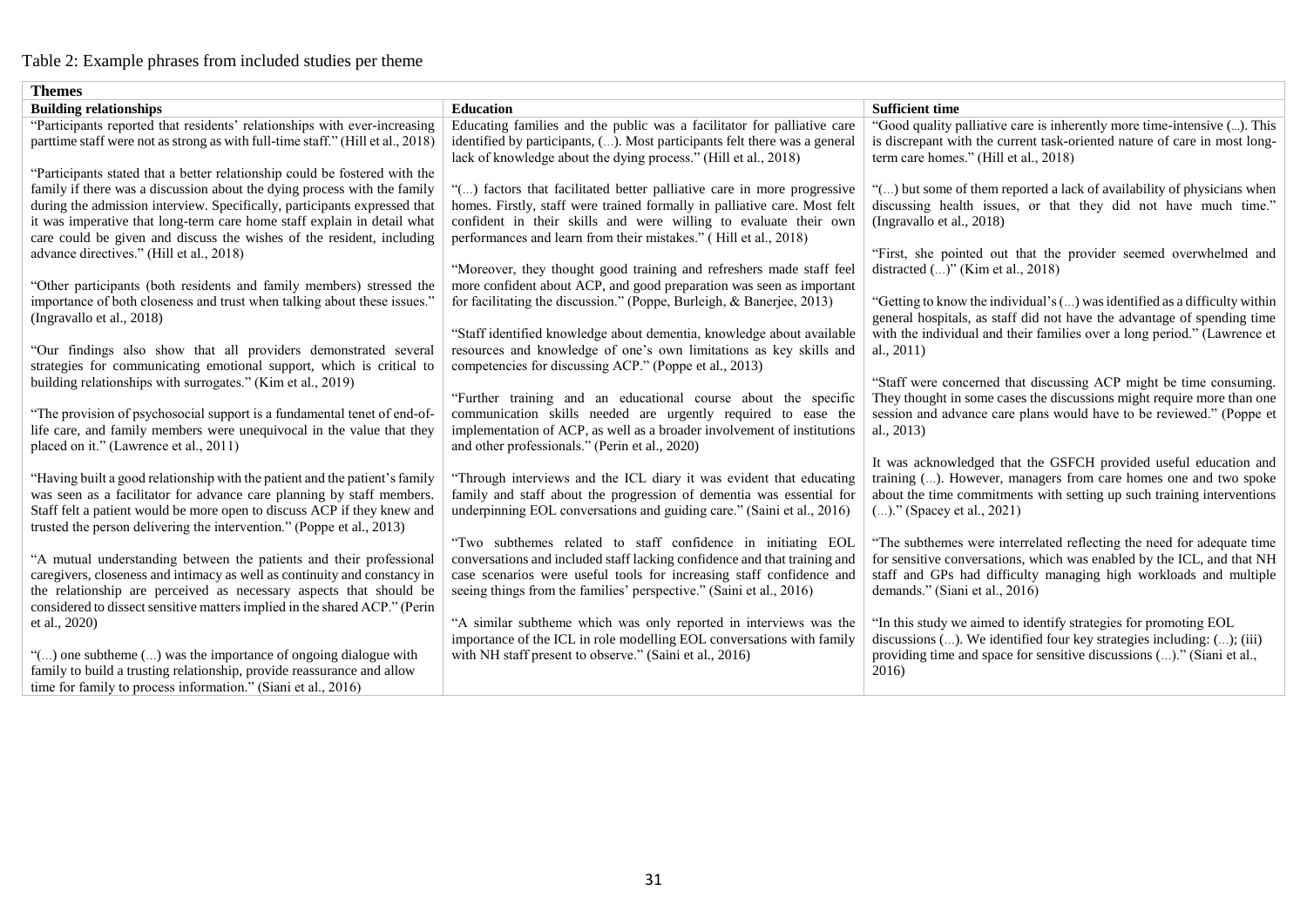## Table 2: Example phrases from included studies per theme

| <b>Themes</b>                                                                                                                                                                                                                  |                                                                                                                                                                                                                                         |                                                                                                                                                                                                                                                                                                |  |  |  |
|--------------------------------------------------------------------------------------------------------------------------------------------------------------------------------------------------------------------------------|-----------------------------------------------------------------------------------------------------------------------------------------------------------------------------------------------------------------------------------------|------------------------------------------------------------------------------------------------------------------------------------------------------------------------------------------------------------------------------------------------------------------------------------------------|--|--|--|
| <b>Emotional support for HCPs</b>                                                                                                                                                                                              | <b>Tools</b>                                                                                                                                                                                                                            | <b>Enough resources and funding</b>                                                                                                                                                                                                                                                            |  |  |  |
| "However care professionals acknowledged that seeing a person that they<br>cared for dying could be difficult to bear. It was considered a challenge<br>to balance personal and professional feelings, yet these demands often | "Another two surrogates pointed out that using and reviewing the actual<br>POLST form facilitated their understanding of life-sustaining treatment.<br>(Kim et al., 2018)                                                               | "Long-term care homes lacked funds to hire staff to address psychosocial<br>care needs ()." (Hill et al., 2018)                                                                                                                                                                                |  |  |  |
| went unrecognised within dementia care." (Lawrence et al., 2011)<br>"The most significant factor identified was the emotional difficulty that                                                                                  | "In addition, the POLST form itself is viewed by clinicians as an                                                                                                                                                                       | "() most staff were not trained in palliative care during their formal<br>education and relied on work experience and training which employers                                                                                                                                                 |  |  |  |
| staff experienced in initiating discussions about death and dying."<br>(Spacey et al., $2021$ )                                                                                                                                | effective tool that promotes surrogates' understanding." (Kim et al.,<br>2018)                                                                                                                                                          | did not have the resources to fund." (Hill et al., 2018)                                                                                                                                                                                                                                       |  |  |  |
| "It was evident that some care home staff found it emotionally difficult<br>delivering EoLC to residents, especially towards the end stages of their                                                                           | "Staff, patients and carers believed that all relevant issues were covered<br>in the ACP-ED tool. Staff found it useful that the tool provided structure                                                                                | "It was apparent that the type and size of care home influenced their<br>financial and organizational ability to deliver and sustain intervention<br>mechanisms. Specifically, care home one was a small residential home                                                                      |  |  |  |
| life." (Spacey et al., 2021)                                                                                                                                                                                                   | to guide them in the discussion. They thought it was helpful that the tool<br>was open-ended, as it provided flexibility and the given questions could                                                                                  | with 32 beds, which delivered EoLC a few times a year, while care home<br>three was a 75-bed nursing home where EoLC was delivered far more                                                                                                                                                    |  |  |  |
| "It was apparent staff's emotional attachment to residents impacted on<br>their ability to discuss death and dying as part of advanced care planning.                                                                          | generate further questions." (Poppe et al., 2013)<br>"The evaluation suggests that the ACP-ED tool can, with training enable                                                                                                            | frequently." (Spacey et al., 2021)                                                                                                                                                                                                                                                             |  |  |  |
| Analysis implies that staff's close attachments with residents led to them<br>feeling uncomfortable discussing sensitive and potentially upsetting<br>topics, such as death and dying." (Spacey et al., 2021)                  | advanced care planning in people with mild dementia following<br>diagnosis" (Poppe et al., 2013)                                                                                                                                        | It was acknowledged that the GSFCH provided useful education and<br>training (). However, managers from care homes one and two spoke<br>about (), compounded by the implementation costs which were not<br>viable in their smaller homes." (Spacey et al., 2021)                               |  |  |  |
| "Specifically, the quotes imply that care home staff are avoiding<br>discussions about death and dying, (), but to also protect themselves<br>from upset." (Spacey et al., 2021)                                               | "() the tool helped the resource nurses to navigate the sensitive area of<br>death and dying and move from being reactive to relatives' concerns to<br>initiating conversations, ()." (Stirling et al., 2014)                           | "This data suggests that financial and organizational contexts are<br>preventing these homes from benefiting from many of the supportive<br>mechanisms that come with the GSFCH, ()." (Spacey et al., 2021)                                                                                    |  |  |  |
| "The findings of this study showed that (), the emotional labour of<br>frequently engaging in discussions about death and dying was a problem<br>for some care home staff." (Spacey et al., 2021)                              | "In post-discussion tool interviews, families spoke of their enhanced<br>relationship with the resource nurse following the dialogue and their<br>feelings of comfort about engaging in future discussions." (Stirling et al.,<br>2014) | "Despite the need for more education and support, findings suggest that<br>a lack of resources inhibited change." (Spacey et al., 2021)                                                                                                                                                        |  |  |  |
| "In some cases, care home staff's unmet emotional needs led them to<br>rushing and avoiding discussions about death and dying with residents<br>and relatives." (Spacey et al., 2021)                                          | "The discussion tool supported the development of new skills during the<br>project resulting in improved quality of communication between<br>participating staff and families in ACFs. () The tool provided a process,                  | "While costs need to be taken into account and minimized, the evidence<br>presented in this study highlights important quality issues in the<br>provision of advance care planning which justify the need for care<br>homes to incorporate greater support for their workforce into their cost |  |  |  |
| "There was evidence to suggest that some care home staff's avoidance<br>of conversations about death and dying was also about protecting their<br>own emotional wellbeing." (Spacey et al., 2021)                              | and clear examples of 'what to say'." (Stirling et al., 2014)<br>"Another related subtheme () was the value of providing written<br>information to support discussion." (Siani et al., 2016)                                            | base." (Spacey et al., 2021)                                                                                                                                                                                                                                                                   |  |  |  |